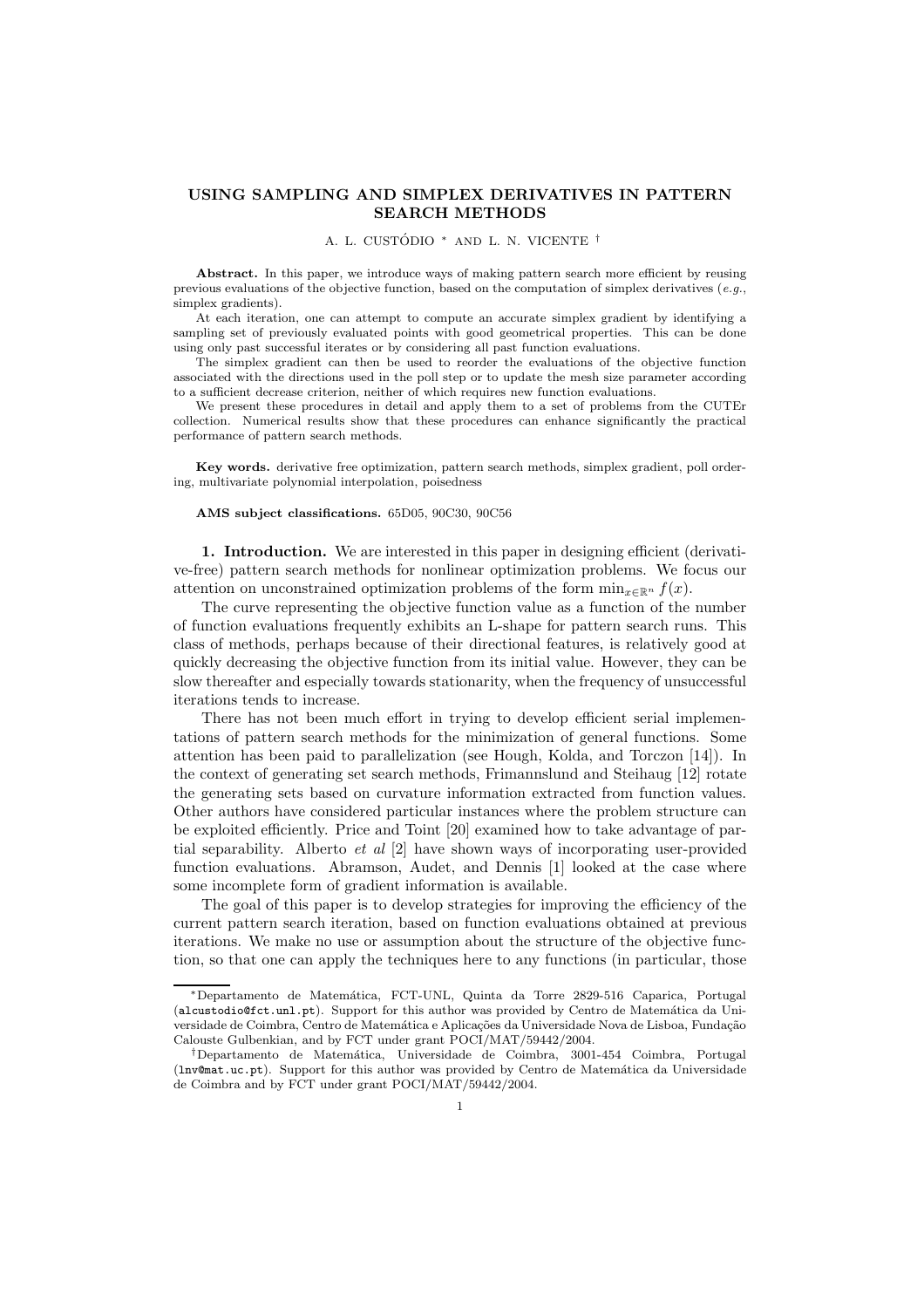resulting from running black-box codes or performing physical experiments). More importantly, these strategies (i) require no extra function evaluation and (ii) do not interfere with existing requirements for global convergence.

The paper is organized as follows. Section 2 describes the pattern search framework over which we introduce the material of this paper. Section 3 summarizes geometrical features of sample sets (Λ–poisedness) and simplex derivatives, like simplex gradients and simplex Hessians.

The key ideas of this paper are reported in Section 4, where we show how to use sample sets of points previously evaluated in pattern search to compute simplex derivatives. The sample sets can be built by storing points where the function has been evaluated or by storing only points which lead to a decrease. The main destination of this computation is the efficient ordering of the directions used for polling. In fact, a descent indicator direction (like a negative simplex gradient) can be used to order the polling directions according to a simple angle criterion.

In Section 5 we describe one way of ensuring sample sets with adequate geometry at iterations succeeding unsuccessful ones. We study the pruning properties of negative simplex gradients in Section 6. Other uses of simplex derivatives in pattern search are suggested in Section 7, namely one way of updating the mesh size parameter according to a sufficient decrease condition.

These ideas were tested in a set of CUTEr [13] unconstrained problems, collected from papers on derivative-free optimization. The corresponding numerical results are reported in Section 8 and show the effectiveness of using sampling-based simplex derivatives in pattern search. Section 9 states some concluding remarks and ideas for future work. The default norms used in this paper are Euclidean.

2. Pattern search. Pattern search methods are directional methods that make use of a finite number of directions with appropriate descent properties. In the unconstrained case, these directions must positively span  $\mathbb{R}^n$ . A positive spanning set is guaranteed to contain one positive basis, but it can contain more. A positive basis is a positive spanning set which has no proper subset positively spanning  $\mathbb{R}^n$ . Positive bases have between  $n + 1$  and  $2n$  elements. Properties and examples of positive bases can be found in [2, 10, 17]. If the objective function possesses certain smoothness properties and the number of positive bases used remains finite, then pattern search is known to exhibit global convergence to stationary points in the lim inf sense (see [3, 17]).

We present pattern search methods in the generalized format introduced by Audet and Dennis  $[3]$ . The positive spanning set used is represented by  $D$ , and its cardinality by |D|. It is convenient to regard D as an  $n \times |D|$  matrix whose columns are the elements of  $D$ . A positive basis in  $D$  is denoted by  $B$  and is also viewed as a matrix  $(an n \times |B| column submatrix of D).$ 

At each iteration k of a pattern search method, the next iterate  $x_{k+1}$  is selected among the points of a mesh  $M_k$ , defined as

$$
M_k = \{x_k + \alpha_k D z : z \in \mathbb{Z}_+^{|D|}\},\
$$

where  $\mathbb{Z}_+$  is the set of nonnegative integers. This mesh is centered at the current iterate  $x_k$ , and its fineness is defined by the mesh size (or step size) parameter  $\alpha_k > 0$ . Each direction  $d \in D$  must be of the form  $d = G\overline{z}$ ,  $\overline{z} \in \mathbb{Z}^n$ , where G is a nonsingular (generating) matrix. This property is crucial for global convergence, ensuring that the mesh has only a finite number of points in a compact set (provided that the mesh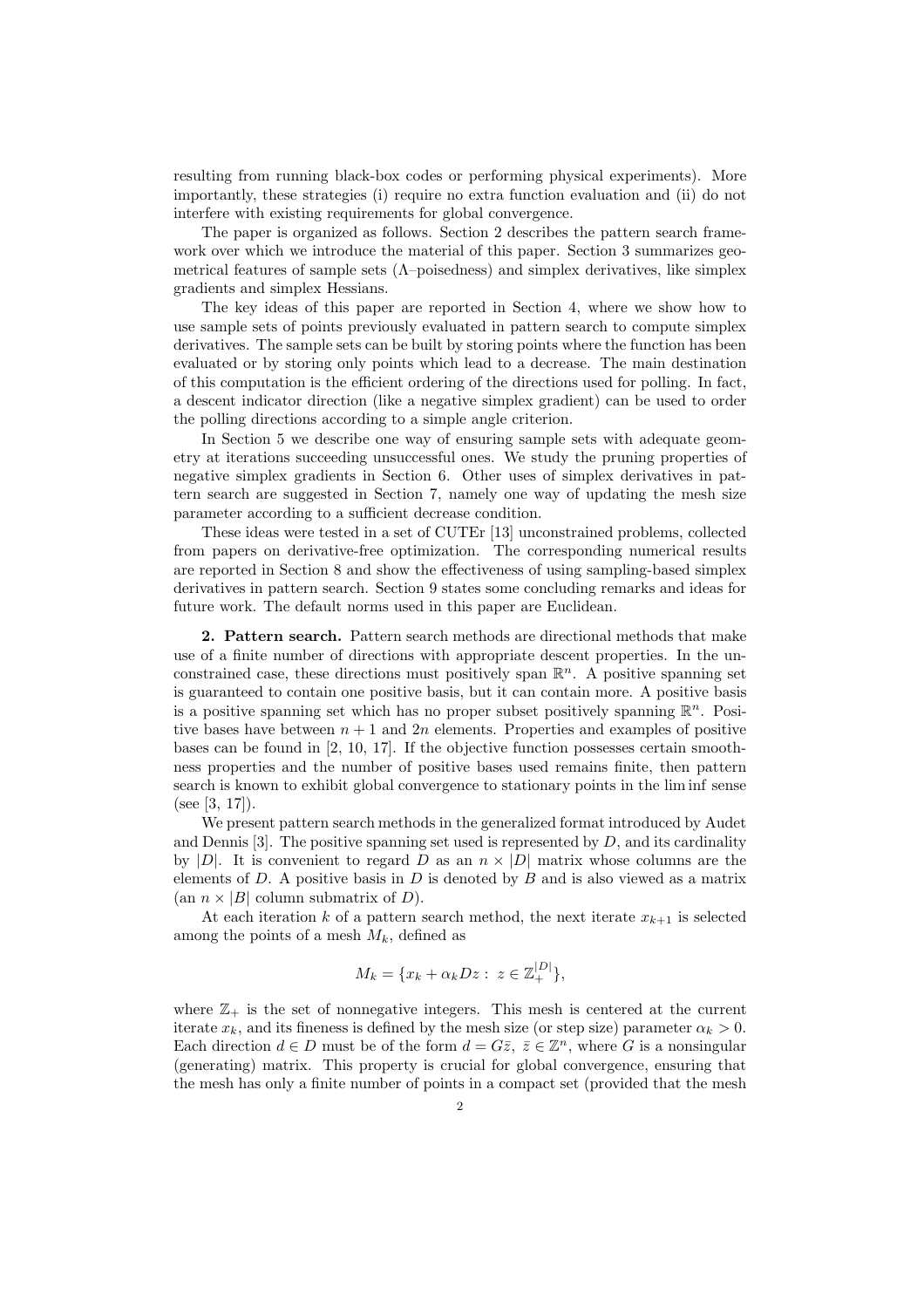size parameter is also updated according to some rationality requirements, as we will point out later).

The process of finding a new iterate  $x_{k+1} \in M_k$  can be described in two phases (the search step and the poll step). The search step is optional and unnecessary for the convergence properties of the method. It consists of evaluating the objective function at a finite number of points lying on the mesh  $M_k$ . The choice of points in  $M_k$  is totally flexible as long as its number remains finite. The points could be chosen according to specific application properties or following some heuristic algorithm. The search step is declared successful if a new mesh point  $x_{k+1}$  is found such that  $f(x_{k+1}) < f(x_k)$ .

The poll step is only performed if the search step has been unsuccessful. It consists of a local search around the current iterate, exploring the points in the mesh neighborhood defined by the parameter  $\alpha_k$  and a positive basis  $B_k \subset D$ :

$$
P_k = \{x_k + \alpha_k b : b \in B_k\} \subset M_k.
$$

We call the points  $x_k + \alpha_k b \in P_k$  the polling points and the vectors  $b \in B_k$  the polling vectors or polling directions.

The purpose of the poll step is to ensure decrease in the objective function for sufficiently small mesh sizes. Provided that the function retains some differentiability properties, one knows that the poll step must be eventually successful, unless the current iterate is a stationary point. In fact, given any vector  $w$  in  $\mathbb{R}^n$ , there exists at least one vector b in  $B_k$  such that  $w^{\top}b > 0$  (see [10]). For instance, if the function f is continuously differentiable and one selects  $w = -\nabla f(x_k)$ , then one is guaranteed the existence of a descent direction in  $B_k$ .

The polling vectors (or points) are ordered according to some criterion in the poll step. The report [18] presents two distinct classes of pattern search algorithms, namely the rank ordering and the positive bases pattern search methods. In the context of rank ordering pattern search, it is suggested ordering the simplex vertices, but with the single purpose of identifying the vertices with the best and the worst objective function values in order to compute a crude estimate of the direction of steepest descent. The authors explicitly state in [18] that their intention was not reordering the remaining vertices. Most papers do not address the issue of poll ordering at all and, as a result, numerical testing is typically done using the ordering in which the vectors are originally stored. Another ordering we discuss later consists of bringing into the first column (in  $B_{k+1}$ ) the polling vector  $b_k$  associated with the most recent successful polling iterate  $(f(x_k + \alpha_k b_k) < f(x_k))$ . This ordering procedure has been called dynamic polling (see Audet and Dennis [4]). Our presentation of pattern search assumes that poll ordering is specified before polling starts.

If the poll step also fails to produce a point with a lower objective function value  $f(x_k)$ , then both the poll step and the iteration are declared unsuccessful. In this situation the mesh size parameter is decreased. On the other hand, the mesh size is held constant or increased if, in either the search or poll step, a new iterate is found yielding objective function decrease.

The class of pattern search methods used in this paper is described in Figure 2.1. Our description follows the one given in [3] for the generalized pattern search. We leave three procedures undetermined in the statement of the method: the search procedure in the search step, the order procedure that determines the order of the polling directions, and the mesh procedure that updates the mesh size parameter. These procedures are called within squared brackets for better visibility.

The search and order routines are not asked to meet any requirements for global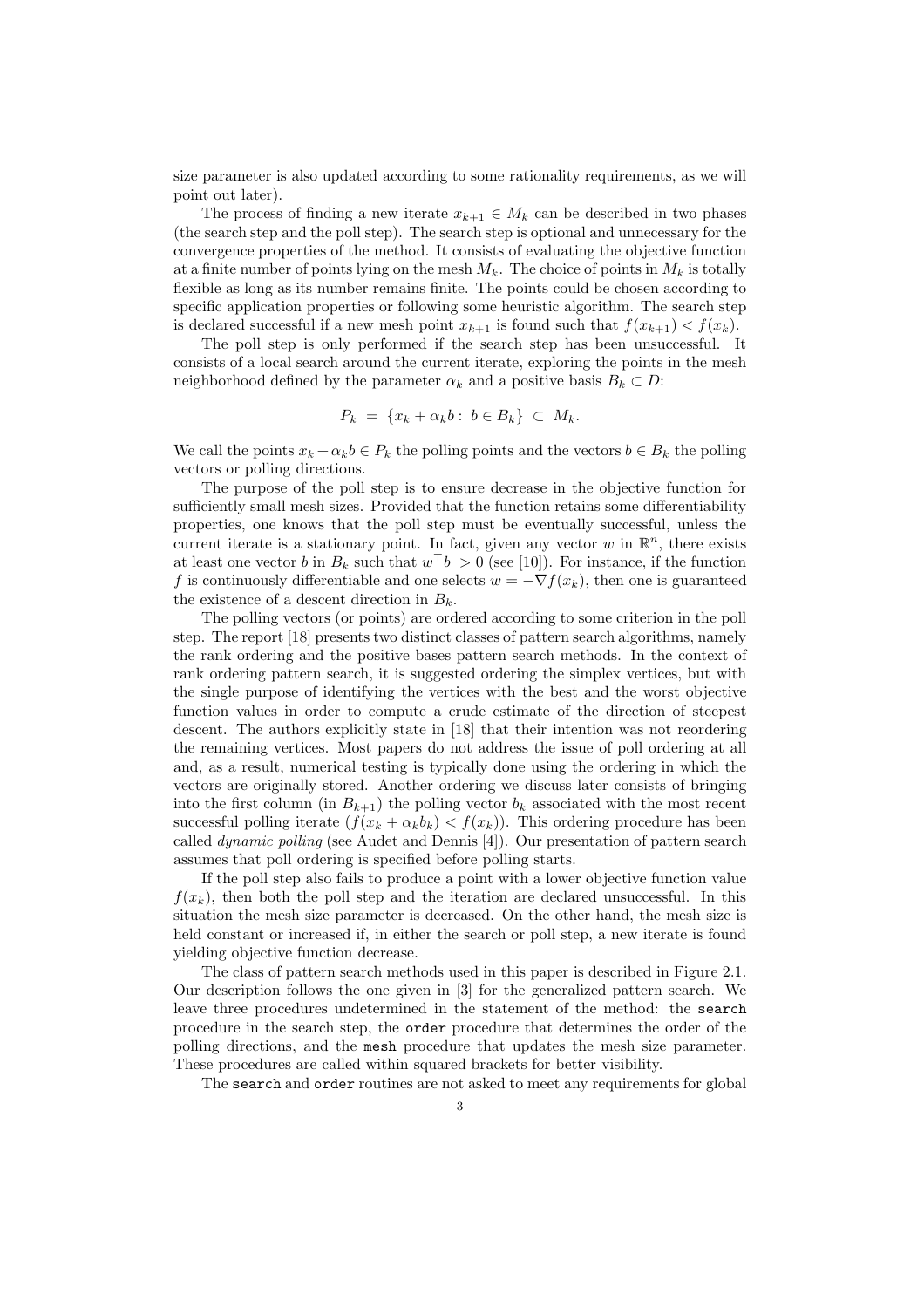# Pattern Search Method

#### Initialization

Choose  $x_0$  and  $\alpha_0 > 0$ . Choose a positive spanning set D. Select all constants needed for procedures [search], [order], and [mesh]. Set  $k = 0$ .

### Search step

Call [search] to try to compute a point  $x \in M_k$  with  $f(x) < f(x_k)$  by evaluating the function only at a finite number of points in  $M_k$ . If such a point is found, then set  $x_{k+1} = x$ , declare the iteration as successful, and skip the poll step.

### Poll step

Choose a positive basis  $B_k \subset D$ . Call [order] to order the polling set  $P_k = \{x_k + \alpha_k b : b \in B_k\}.$  Start evaluating f at the polling points following the order determined. If a polling point  $x_k + \alpha_k b_k$  is found such that  $f(x_k + \alpha_k b_k) < f(x_k)$ , then stop polling, set  $x_{k+1} = x_k + \alpha_k b_k$ , and declare the iteration as successful. Otherwise declare the iteration as unsuccessful and set  $x_{k+1} = x_k$ .

# Updating the mesh size parameter Call [mesh] to compute  $\alpha_{k+1}$ . Increment k by one and return to the search step.

Fig. 2.1. Class of pattern search methods used in this paper.

procedure mesh

The constant  $\tau$  must satisfy  $\tau \in \mathbb{Q}$  and  $\tau > 1$ , and should be initialized at iteration  $k = 0$  together with  $j_{max} \in \mathbb{Z}$ ,  $j_{max} \ge 0$ , and  $j_{min} \in \mathbb{Z}$ ,  $j_{min} \le -1$ .

If the iteration was successful, then maintain or expand the mesh by taking  $\alpha_{k+1} = \tau^{j_k^+} \alpha_k$ , with  $j_k^+ \in \{0, 1, 2, \ldots, j_{max}\}.$  Otherwise, contract the mesh by decreasing the mesh size parameter  $\alpha_{k+1} = \tau^{j_k^-} \alpha_k$ , with  $j_k^- \in \{j_{min}, \ldots, -1\}$ .

FIG. 2.2. Updating the mesh size parameter (for rational lattice requirements).

convergence purposes (except for finiteness of the number of mesh points considered in search).

The mesh procedure, however, must update the mesh size parameter as described in Figure 2.2. The most common choice is to divide the parameter in half at unsuccessful iterations and to keep it or double it at successful ones. As noted by Hough, Kolda, and Torczon [14], increasing the mesh size parameter for all successful iterations can result into an excessive number of later contractions, each one requiring a complete polling, thus leading to an increase in the total number of function evaluations required. A possible strategy to avoid this behavior (fitting the procedure of Figure 2.2) has been suggested in [14] and consists of expanding the mesh only if two consecutive successful iterates have been computed using the same direction.

The global convergence analysis for this class of pattern search methods is divided into two parts. The first part establishes that a subsequence of mesh size parameters goes to zero. This result was first proved by Torczon in [21] and it is stated here as Theorem 2.1.

THEOREM 2.1. Consider a sequence  $\{x_k\}$  of pattern search iterates. If  $L(x_0) =$  ${x \in \mathbb{R}^n : f(x) \le f(x_0)}$  is compact, then the sequence of the mesh size parameters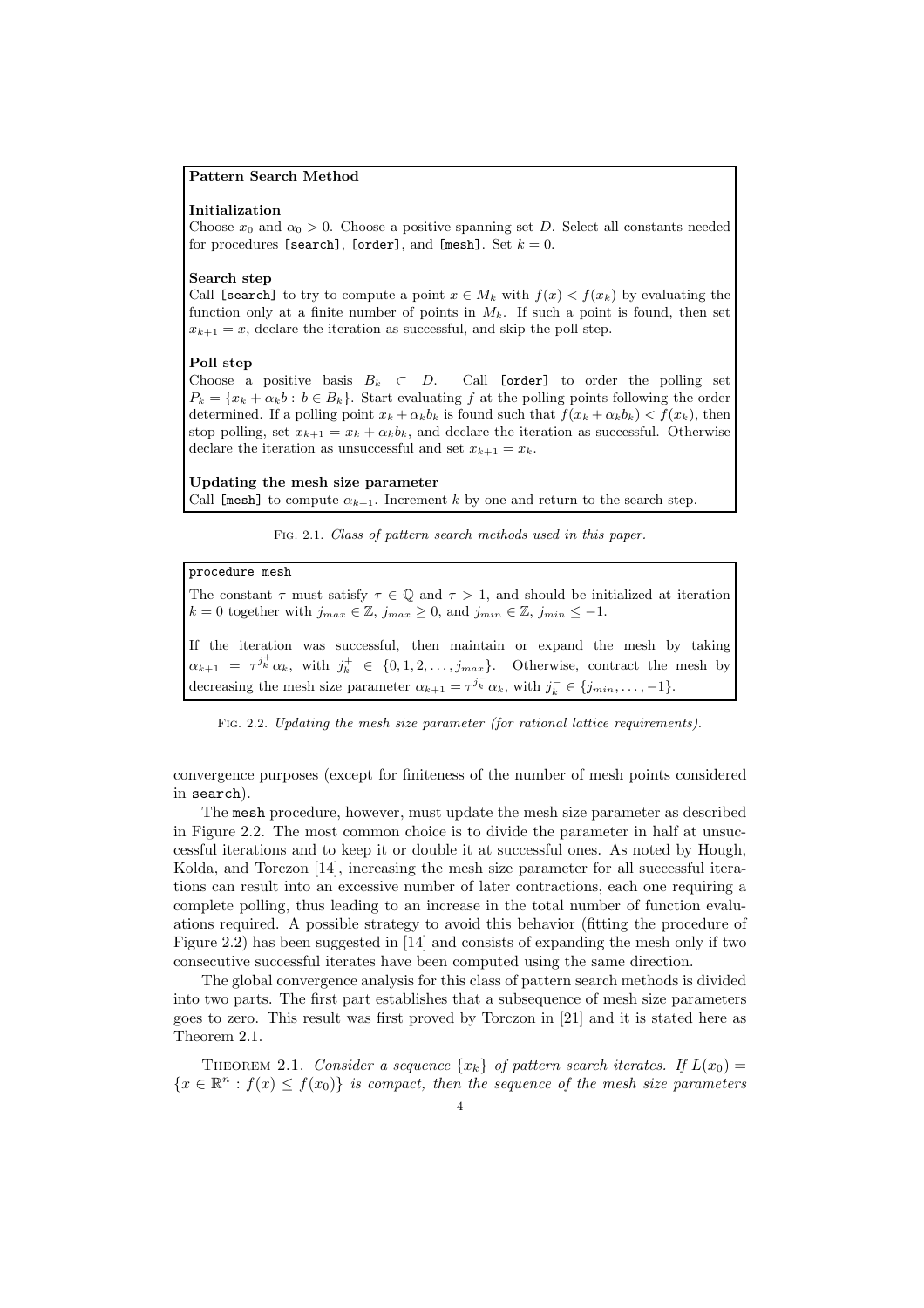satisfies  $\liminf_{k \to +\infty} \alpha_k = 0.$ 

The second part of the analysis requires some differentiability properties of the objective function, and can be found, for instance, in [3, 17]. We formalize it here for unconstrained minimization.

THEOREM 2.2. Consider a sequence  $\{x_k\}$  of pattern search iterates. If  $L(x_0) =$  ${x \in \mathbb{R}^n : f(x) \le f(x_0)}$  is compact, then there exists at least one convergent subsequence  ${x_k}_{k \in K}$  (with limit point  $x_{*}$ ) of unsuccessful iterates for which the corresponding subsequence of the mesh size parameters  $\{\alpha_k\}_{k\in K}$  converges to zero. If f is strictly differentiable near  $x_*$ , then  $\nabla f(x_*) = 0$ . If f is continuously differentiable in an open set containing  $L(x_0)$ , then  $\liminf_{k \to +\infty} \|\nabla f(x_k)\| = 0$ .

Pattern search and direct search methods for unconstrained optimization are surveyed in the comprehensive SIAM Review paper of Kolda, Lewis, and Torczon [17].

3. Simplex derivatives. A simplex derivative of order one is known as a *simplex* gradient. Simplex gradients were used by Bortz and Kelley [5] in their implicit filtering method, which can be viewed as a line search method based on simplex gradients. Tseng [22] developed a class of simplex-based direct search methods imposing sufficient decrease conditions. He suggested the use of the norm of a simplex gradient in a stopping criterion for his class of methods. No numerical results were reported with this criterion, and no other use of the simplex gradient was suggested. In the context of the Nelder-Mead simplex-based direct search algorithm, Kelley [15] used the simplex gradient norm in a sufficient decrease type condition to detect stagnation, and the simplex gradient signs to orient the simplex restarts.

Calculation of a simplex gradient first requires selection of a set of sample points. The geometrical properties of the sample set determine the quality of the corresponding simplex gradient as an approximation to the exact gradient of the objective function. In this paper, we use (determined) simplex gradients as well as underdetermined and overdetermined (or regression) simplex gradients.

In the determined case, a simplex gradient is computed by first sampling the objective function at  $n+1$  points. The convex hull of a set of  $n+1$  affinely independent points  $\{y^0, y^1, \ldots, y^n\}$  is called a simplex. The  $n+1$  points are called the vertices of the simplex. Since the points are affinely independent, the matrix  $S = [y^1 - y^0 \cdots y^n - y^0]$ is nonsingular. Given a simplex of vertices  $y^0, y^1, \ldots, y^n$ , the simplex gradient at  $y^0$  is defined as  $\nabla_s f(y^0) = S^{-\top} \delta(f; S)$  with  $\delta(f; S) = [f(y^1) - f(y^0), \dots, f(y^n) - f(y^0)]^{\top}$ .

The simplex gradient is intimately related to linear multivariate polynomial interpolation. In fact, it is easy to see that the linear model  $m(y) = f(y^0) + \nabla_s f(y^0)^\top (y$  $y^0$ ) centered at  $y^0$  interpolates f at the points  $y^1, \ldots, y^n$ .

In practical instances, one might have  $q+1 \neq n+1$  points from which to compute a simplex gradient. We say that a sample set is poised for a simplex gradient calculation if S is full rank, *i.e.*, if  $rank(S) = min\{n, q\}$ . (The notions of poisedness and affine independence coincide for  $q \leq n$ , but affine independence is not defined when  $q > n$ . Given the sample set  $\{y^0, y^1, \ldots, y^q\}$ , the simplex gradient  $\nabla_s f(y^0)$  of f at  $y^0$  can be defined as the 'solution'  $g$  of the system

$$
S^{\top}g\ =\ \delta(f;S),
$$

where  $S = [y^1 - y^0 \cdots y^q - y^0]$  and  $\delta(f; S) = [f(y^1) - f(y^0), \dots, f(y^q) - f(y^0)]^{\top}$ . This system is solved in the least-squares sense if  $q > n$ . A minimum norm solution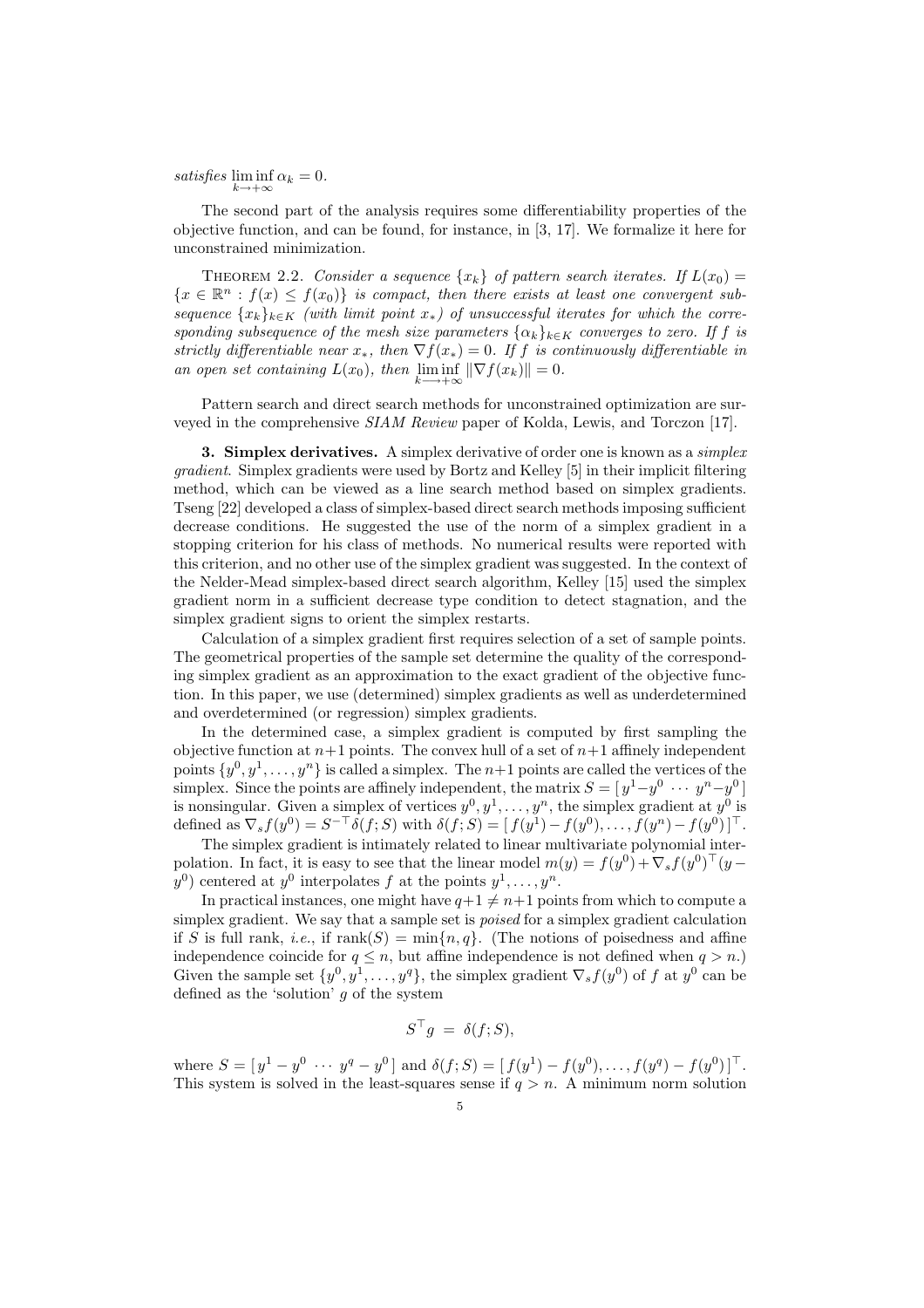is computed if  $q \leq n$ . This definition includes the determined case  $(q = n)$  as a particular case.

The formulae for the nondetermined simplex gradients can be expressed using the reduced singular value decomposition (SVD) of  $S^{\top}$ . However, to deal with the geometrical properties of the poised sample set and to better express the error bound for the corresponding gradient approximation, it is appropriate to take the reduced SVD of a scaled form of  $S^{\top}$ . For this purpose, let

$$
\Delta = \max_{1 \leq i \leq q} \|y^i - y^0\|,
$$

which is the radius of the smallest enclosing ball of  $\{y^0, y^1, \ldots, y^q\}$  centered at  $y^0$ . Now we write the reduced SVD of the scaled matrix  $S^{\top}/\Delta = U\Sigma V^{\top}$ , which corresponds to a sample set in a ball of radius one centered around  $y^0$ . The underdetermined and overdetermined simplex gradients are both given by  $\nabla_s f(y^0) = V \Sigma^{-1} U^\top \delta(f;S) / \Delta$ .

The accuracy of simplex gradients is summarized in the following theorem. The proof of the determined case  $(q = n)$  is given, for instance, in Kelley [16]. The extension of the analysis to the nondetermined cases is developed in Conn, Scheinberg, and Vicente [6].

THEOREM 3.1. Let  $\{y^0, y^1, \ldots, y^q\}$  be a poised sample set for a simplex gradient calculation in  $\mathbb{R}^n$ . Consider the enclosing (closed) ball  $\mathcal{B}(y^0; \Delta)$  of this sample set, centered at  $y^0$ , where  $\Delta = \max_{1 \leq i \leq q} ||y^i - y^0||$ . Let  $S = [y^1 - y^0 \cdots y^q - y^0]$  and let  $U\Sigma V^{\top}$  be the reduced SVD of  $S^{\top}/\Delta$ .

Assume that  $\nabla f$  is Lipschitz continuous in an open domain  $\Omega$  containing  $\mathcal{B}(y^0; \Delta)$ with constant  $\gamma > 0$ .

Then the error of the simplex gradient at  $y^0$ , as an approximation to  $\nabla f(y^0)$ , satisfies

$$
\|\hat{V}^{\top}[\nabla f(y^0) - \nabla_s f(y^0)]\| \ \leq \ \left(q^{\frac{1}{2}}\frac{\gamma}{2}\|\Sigma^{-1}\|\right) \, \Delta,
$$

where  $\hat{V} = I$  if  $q > n$  and  $\hat{V} = V$  if  $q < n$ .

Notice that the error difference is projected over the null space of  $S^{\top}/\Delta$ . Unless we have enough points  $(q + 1 \ge n + 1)$ , there is no guarantee of accuracy for the simplex gradient. Despite this observation, underdetermined simplex gradients contain relevant gradient information for  $q$  close to  $n$  and might be of some value in computations where the number of sample points is relatively low.

The quality of the error bound of Theorem 3.1 depends on the size of the constant  $\sqrt{q}\gamma\|\Sigma^{-1}\|/2$  which multiplies  $\Delta$ . This constant, in turn, depends essentially on an unknown Lipschitz constant  $\gamma$  and on  $\|\Sigma^{-1}\|$ , which is associated to the geometry of the sample set.

Conn, Scheinberg, and Vicente [7] introduced an algorithmic framework for building and maintaining sample sets with good geometry. They have suggested the notion of a  $\Lambda$ –poised sample set, where  $\Lambda$  is a positive constant. The notion of  $\Lambda$ –poisedness is closely related to Lagrange interpolation [7, 6]. If a sample set  $\{y^0, y^1, \ldots, y^q\}$  is Λ–poised in the sense of [7, 6], then one can prove that  $\|\Sigma^{-1}\|$  is bounded by a multiple of  $\Lambda$ . For the purpose of this paper, it is enough to consider  $\|\Sigma^{-1}\|$  as a measure of the well-poisedness (quality of the geometry) of our sample sets. We therefore say that a poised sample set is  $\Lambda$ -poised if  $\|\Sigma^{-1}\| \leq \Lambda$ , for some positive constant  $\Lambda$ .

In pattern search, we do not necessarily need an algorithm to build or maintain Λ–poised sets. Rather, we are given a sample set at each iteration, and our goal is just to identify a  $\Lambda$ –poised subset. The constant  $\Lambda > 0$  is chosen at iteration  $k = 0$ .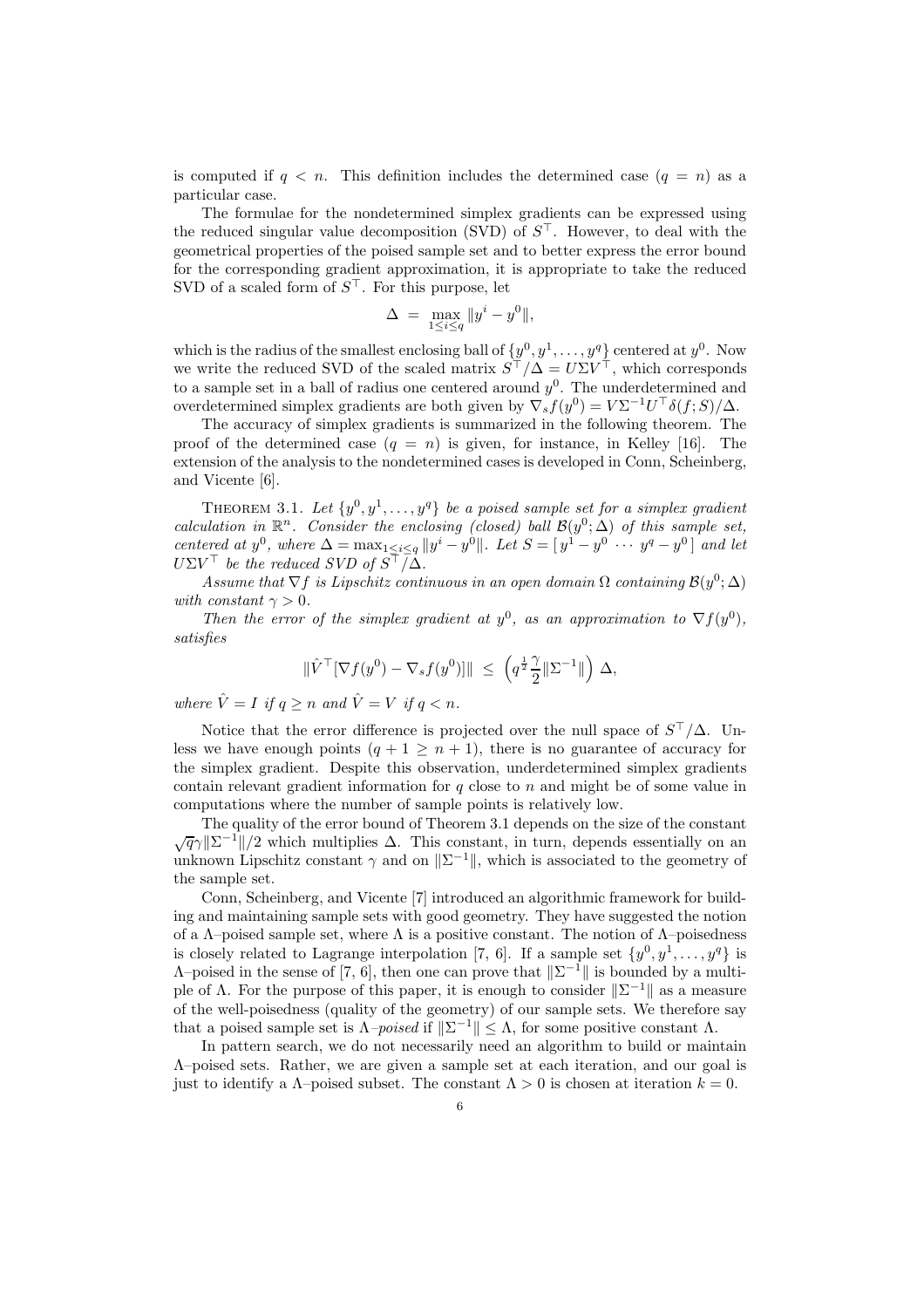The notion of simplex gradient can be extended to higher order derivatives [6]. One can consider the computation of a simplex Hessian, by extending the linear system  $S^{\top} g = \delta(f; S)$  to the following system in the variables  $g \in \mathbb{R}^{n}$  and  $H \in \mathbb{R}^{n \times n}$ with  $H = H^{\top}$ 

$$
(3.1) \quad (y^{i} - y^{0})^{\top} g + \frac{1}{2} (y^{i} - y^{0})^{\top} H (y^{i} - y^{0}) = f(y^{i}) - f(y^{0}), \quad i = 1, ..., p.
$$

The number of points in the sample set  $Y = \{y^0, y^1, \ldots, y^p\}$  must be equal to  $p + 1 =$  $(n+1)(n+2)/2$  if one wants to compute a full symmetric simplex Hessian. Similar to the linear case, the simplex gradient  $g = \nabla_s f(y^0)$  and the simplex Hessian  $H =$  $\nabla_s^2 f(y^0)$ , computed from system (3.1) with  $p + 1 = (n + 1)(n + 2)/2$  points, coincide with the coefficients of the quadratic multivariate polynomial interpolation model associated with Y. The notions of poisedness and  $\Lambda$ –poisedness and the derivation of the error bounds for simplex Hessians in determined and nondetermined cases is reported in [7, 6].

In our application to pattern search we are interested in using sample sets with a relatively low number of points. One alternative is to consider less points than coefficients in the model and to compute solutions in the minimum norm sense. Another option is to choose to approximate only some portions of the simplex Hessian. For instance, if one is given  $2n+1$  points one can compute the n components of a simplex gradient and an approximation to the  $n$  diagonal terms of a simplex Hessian. The system to be solved in this case is of the form

$$
\begin{bmatrix} y^1 - y^0 & \cdots & y^{2n} - y^0 \\ (1/2)(y^1 - y^0) \cdot 2 & \cdots & (1/2)(y^{2n} - y^0) \cdot 2 \end{bmatrix}^\top \begin{bmatrix} g \\ \text{diag}(H) \end{bmatrix} = \delta(f;S),
$$

where  $\delta(f; S) = [f(y^1) - f(y^0), \dots, f(y^{2n}) - f(y^0)]^\top$  and the notation . 2 stands for component-wise squaring. Once again, if the number of points is lower than  $2n + 1$  a minimum norm solution can be computed.

4. Ordering the polling in pattern search. A pattern search method generates a number of function evaluations at each iteration. One can store some of these points and corresponding objective function values during the course of the iterations. Thus, at the beginning of each iteration, one can try to identify a subset of these points with desirable geometrical properties  $(Λ$ -poisedness in our context).

If successful in such an attempt, we compute some form of simplex derivatives, such as a simplex gradient. We can then compute, at no additional cost, a direction of potential descent or of potential steepest descent (a negative simplex gradient, for example). We call such direction a descent indicator. There may be iterations (especially at the beginning) in which we fail to compute a descent indicator, but such failures cost no extra function evaluations either.

Our main goal is to use descent indicators based on simplex derivatives to order the poll vectors efficiently in the poll step. We can also explore the use of simplex derivatives in other components of a pattern search method such as the search step or the mesh size parameter update.

We adapt the description of pattern search to follow the approach described above. The class of pattern search methods remains essentially the same and is spelled out in Figure 4.1. All modifications to the algorithm reported in Figure 2.1 are marked in italics in Figure 4.1 for better identification.

The algorithm maintains a list  $X_k$  of evaluated points with maximum size  $p_{max}$ . Each time a new point is evaluated, the algorithm calls a new procedure store, which controls the adding (and deleting) of points to  $X_k$ .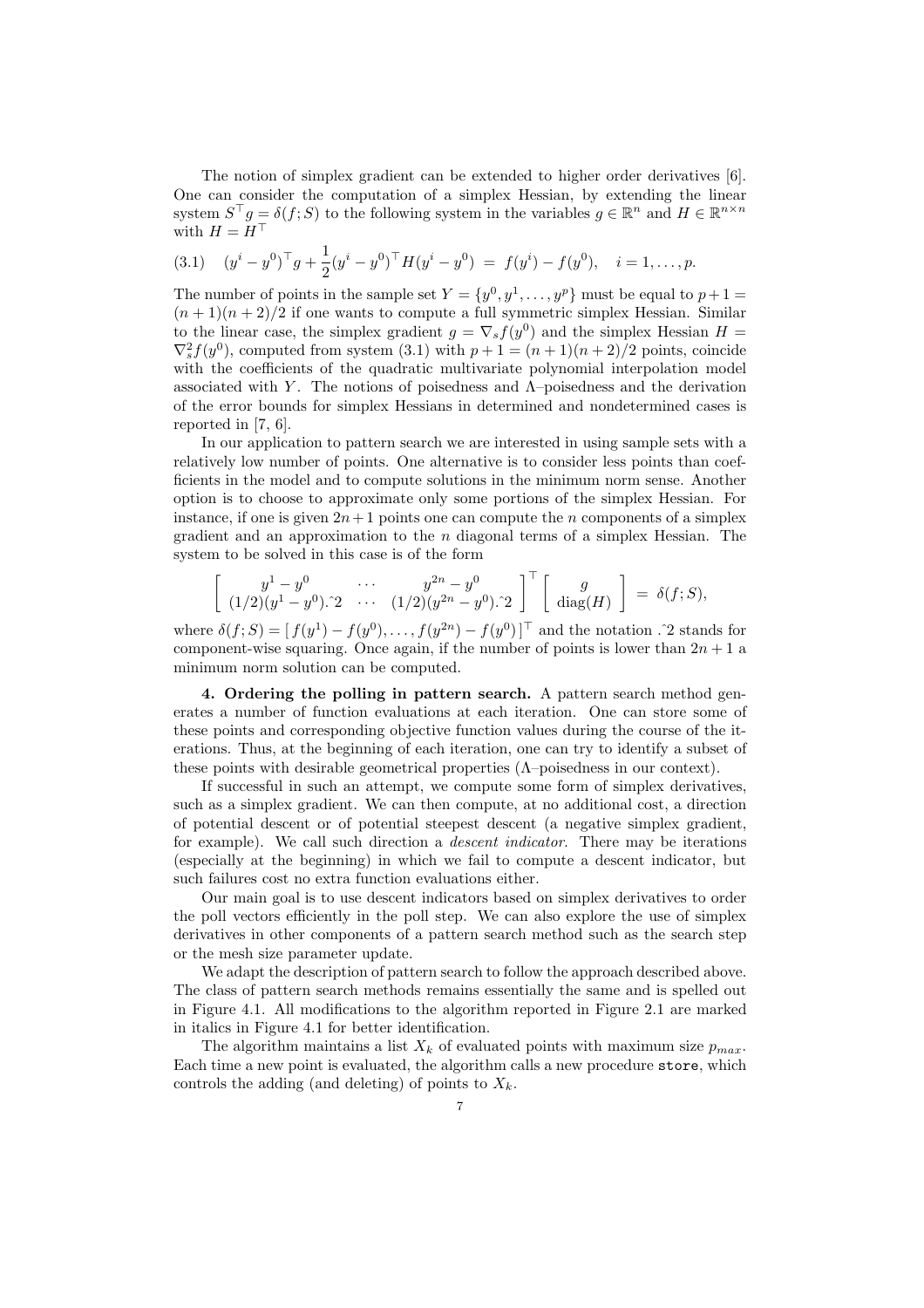# Pattern Search Method — Using Sampling and Simplex Derivatives

#### Initialization

Choose  $x_0$  and  $\alpha_0 > 0$ . Choose a positive spanning set D. Select all constants needed for procedures [search], [order], and [mesh]. Set  $k = 0$ . Set  $X_0 = [x_0]$  to initialize the list of points maintained by [store]. Choose a maximum number  $p_{max}$  of points that can be stored. Choose also the minimum  $s_{min}$  and the maximum  $s_{max}$  number of points involved in any simplex derivatives calculation  $(2 \leq s_{min} \leq s_{max})$ . Choose  $\Lambda > 0$  and  $\sigma_{max} \geq 1$ .

### Identifying a Λ–poised sample set and computing simplex derivatives

Skip this step if there are not enough points, i.e., if  $|X_k| < s_{min}$ . Set  $\Delta_k = \sigma_k \alpha_{k-1} \max_{b \in B_{k-1}} ||b||$ , where  $\sigma_k \in [1, \sigma_{max}]$ . Try to identify a set of points  $Y_k$  in  $X_k \cap \mathcal{B}(x_k; \Delta_k)$ , with as many points as possible (up to  $s_{max}$ ) and such that  $Y_k$  is  $\Lambda$ -poised and includes the current iterate  $x_k$ . If  $|Y_k| \geq s_{min}$  compute some form of simplex derivatives based on  $Y_k$  (and from that compute a descent indicator  $d_k$ ).

## Search step

Call [search] to try to compute a point  $x \in M_k$  with  $f(x) < f(x_k)$  by evaluating the function only at a finite number of points in  $M_k$  and calling [store] each time a point is evaluated. If such a point is found, then set  $x_{k+1} = x$ , declare the iteration as successful, and skip the poll step.

### Poll step

Choose a positive basis  $B_k \subset D$ . Call [order] to order the polling set  $P_k = \{x_k + \alpha_k b : b \in B_k\}.$  Start evaluating f at the polling points following the order determined and calling [store] each time a point is evaluated. If a polling point  $x_k + \alpha_k b_k$  is found such that  $f(x_k + \alpha_k b_k) < f(x_k)$ , then stop polling, set  $x_{k+1} = x_k + \alpha_k b_k$ , and declare the iteration as successful. Otherwise declare the iteration as unsuccessful and set  $x_{k+1} = x_k$ .

#### Updating the mesh size parameter

Call [mesh] to compute  $\alpha_{k+1}$ . Increment k by one and return to the *simplex derivatives* step.

Fig. 4.1. Class of pattern search methods used in this paper, adapted now for identifying Λ–poised sample sets and computing simplex derivatives.

A new step is included at the beginning of each iteration for computing simplex derivatives. In this step, the algorithm attempts first to extract from  $X_k$  a sample set  $Y_k$  with appropriate size and desirable geometrical properties. The points in  $Y_k$  must be within a certain distance  $\Delta_k$  to the current iterate:

$$
\Delta_k = \sigma_k \, \alpha_{k-1} \max_{b \in B_{k-1}} ||b||,
$$

where  $\sigma_k \in [1, \sigma_{max}]$  and  $\sigma_{max} \ge 1$  is fixed a priori for all iterations. Note that  $\Delta_k$ is chosen such that  $\mathcal{B}(x_k; \Delta_k)$  contains all the points in  $P_{k-1} = \{x_{k-1} + \alpha_{k-1}b : b \in$  $B_{k-1}$ } when  $k-1$  is an unsuccessful iteration. The dependence of  $\Delta_k$  on  $\alpha_{k-1}$  guarantees the asymptotic quality of the simplex derivatives computed at a subsequence of unsuccessful iterates (see Theorems 3.1 and 5.1).

We consider two simple strategies for deciding whether or not to store a point, once the function has been evaluated there: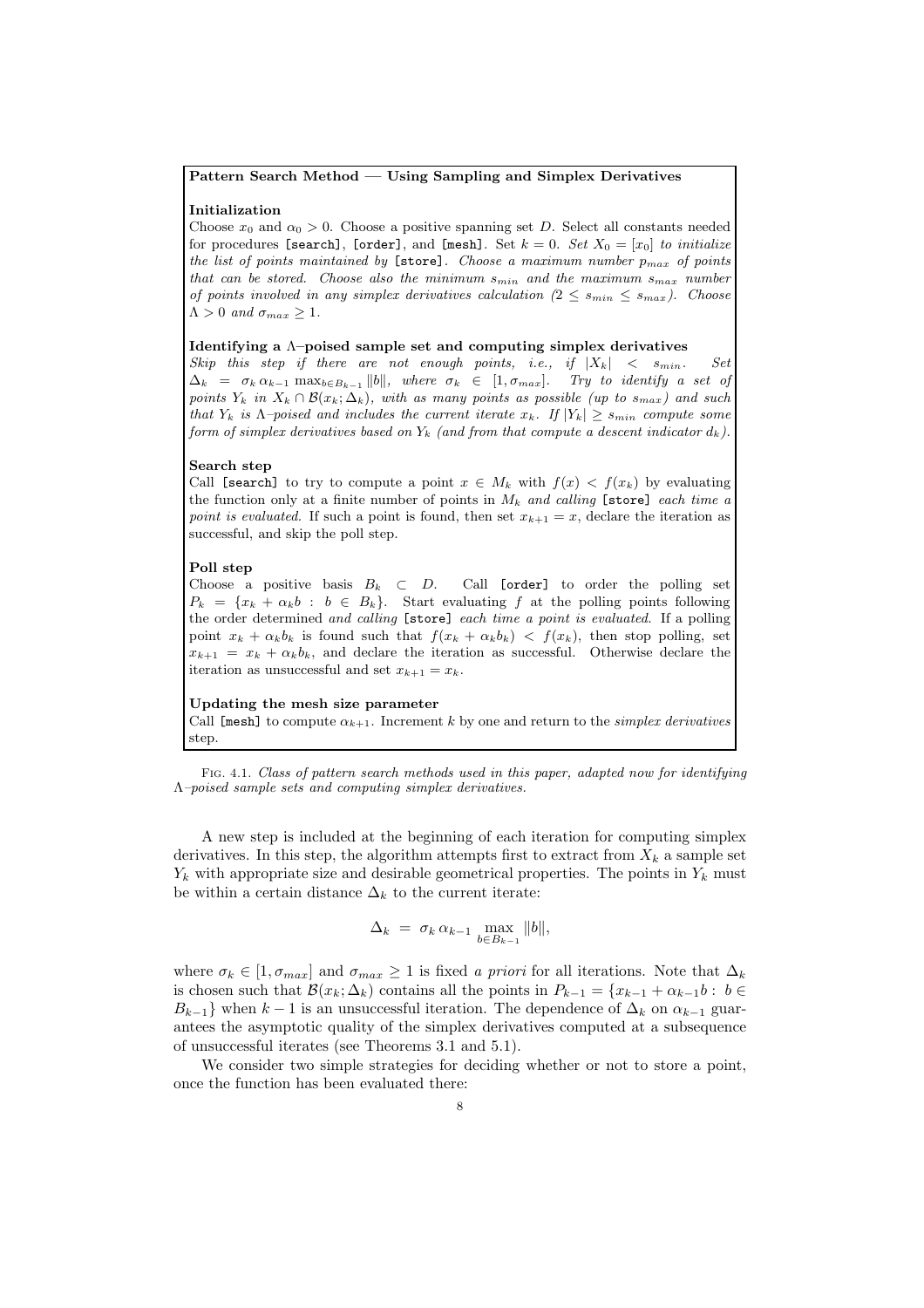procedure order

Compute  $\cos(d_k, b)$  for all  $b \in B_k$ . Order the columns in  $B_k$  according to decreasing values of the corresponding cosines.

Fig. 4.2. Ordering the polling vectors according to their angle distance to the descent indicator.

- store-succ: keeps only the successful iterates  $x_{k+1}$  (for which  $f(x_{k+1})$ )  $f(x_k)$ ).
- store-all: keeps every evaluated point.

In both cases, points are added sequentially to  $X_k$  at the top of the list. In storesucc, the points in the list  $X_k$  are ordered by increasing objective function values. When (and if)  $X_k$  has reached its predetermined size  $p_{max}$ , we must first remove a point before adding a new one. We assume that the points are removed from the end of the list. Note that both variants store successful iterates  $x_{k+1}$  (for which  $f(x_{k+1}) < f(x_k)$ ). Clearly, the current iterate  $x_k$  is always in  $X_k$ , when store-succ is chosen. However, for store-all,  $x_k$  could be removed from the list if a number of consecutive unsuccessful iterates occur. We must therefore add a safeguard to prevent this from happening.

Having a descent indicator  $d_k$  at hand, we can order the polling vectors according to increasing magnitudes of the angles between  $d_k$  and the polling directions. So, the first polling point to be evaluated is the one corresponding to the polling vector making the smallest angle with  $d_k$ . We describe this procedure order in Figure 4.2 and illustrate it in Figure 4.3.

The descent indicator could be a negative simplex gradient  $d_k = -\nabla_s f(x_k)$ , where  $S_k = [y_k^1 - x_k \cdots y_k^{q_k} - x_k]$  is formed from the sample set  $Y_k = \{y_k^0, y_k^1, \ldots, y_k^{q_k}\},$ with  $q_k + 1 = |Y_k|$  and  $y_k^0 = x_k$ . We designate this approach by **sgradient**. Another possibility is to compute  $d_k = -H_k^{-1}g_k$ , where  $g_k$  is a simplex gradient and  $H_k$  approximates a simplex Hessian. In Section 8, we test numerically the diagonal simplex Hessians described at the end of Section 3. This approach is designated by shessian.



Fig. 4.3. Ordering the polling vectors using a descent indicator. The positive basis considered is  $B_k = [I - I].$ 

5. Geometry of the sample sets. If evaluated points are added to the list  $X_k$  according to the store-all criterion, it is possible to guarantee the quality of the sample sets  $Y_k$  used to compute the simplex derivatives after the occurrence of unsuccessful iterations.

Let us focus on the case where our goal is to compute simplex gradients. We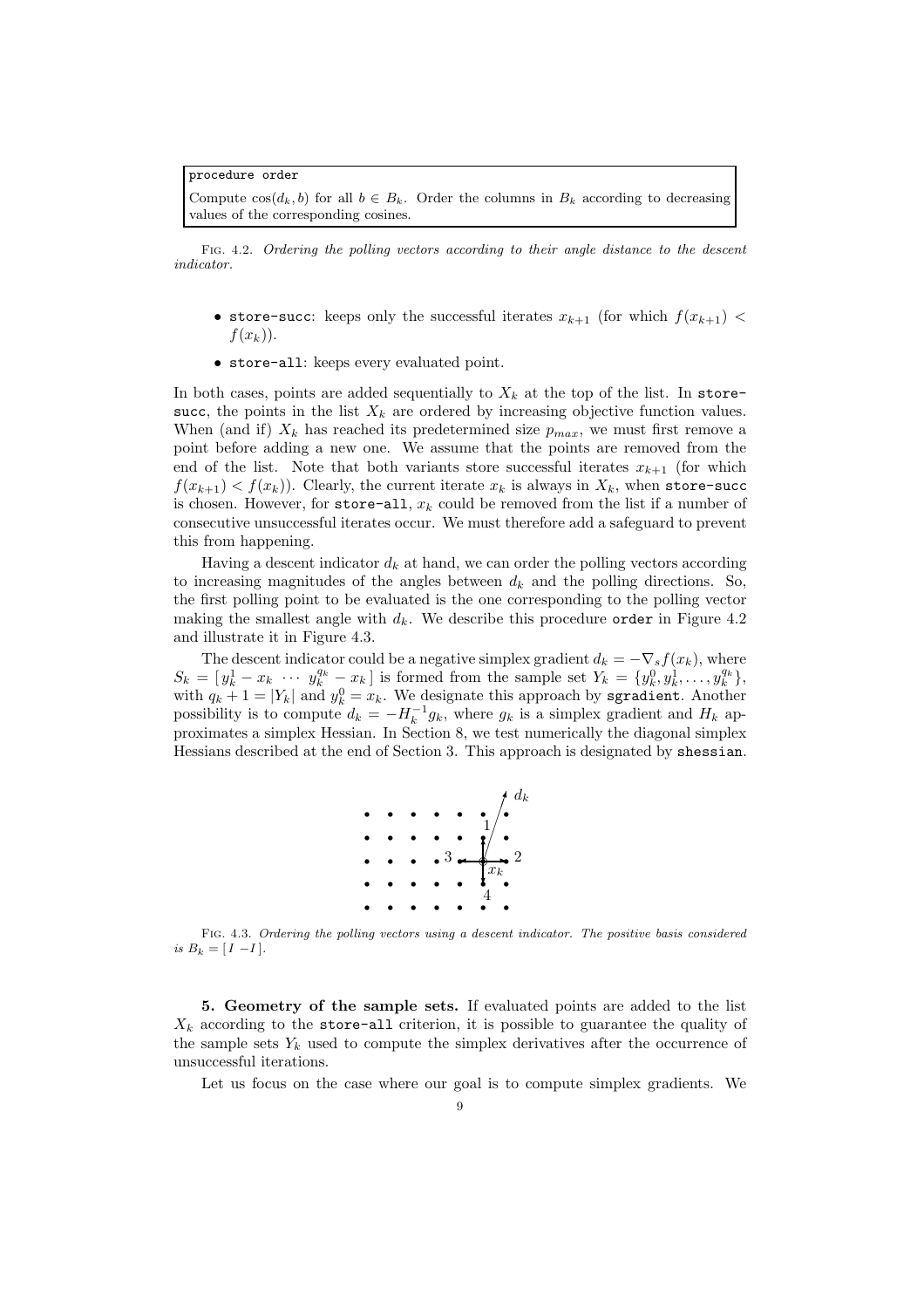$s_{pb} = \min\{|B|: B \subset D, B$  positive basis}.

First we assume that  $s_{min} \leq s_{pb}$ , *i.e.*, that simplex gradients can be computed from  $s_{pb}$  points of  $X_k$  with appropriate geometry. If iteration  $k-1$  was unsuccessful, then at least  $|B_{k-1}|$  points were added to  $X_{k-1}$  (the polling points  $x_{k-1} + \alpha_{k-1}b$ , for all  $b \in B_{k-1}$ ). Such points are part of  $X_k$  as well as the current iterate  $x_k = x_{k-1}$ . It is shown in the next theorem that the sample set  $Y_k = \{x_k\} \cup \{x_{k-1} + \alpha_{k-1}b : b \in$  $B_{k-1}$   $\subset X_k$  is poised for a simplex gradient calculation.

It is also shown that the sample set  $Y_k \subset X_k$  formed by  $x_k$  and by only  $|B_{k-1}|-1$ of the points  $x_{k-1} + \alpha_{k-1}b, b \in B_{k-1}$ , is also poised for a simplex gradient calculation. In this case, we set  $s_{min} \leq s_{pb} - 1$ .

THEOREM 5.1. Let  $k-1$  be any unsuccessful iteration of the pattern search method of Figure 4.1 using the store-all strategy.

- Suppose  $s_{min} \leq s_{pb}$ . There exists a positive constant  $\Lambda_1$  (independent of k) such that the sample set  $Y_k \subset X_k$  formed by  $x_k = x_{k-1}$  and the points  $x_{k-1}+\alpha_{k-1}b, b \in B_{k-1}$ , is  $\Lambda_1$ -poised for a (overdetermined) simplex gradient calculation.
- Suppose  $s_{min} \leq s_{pb} 1$ . There exist a positive constant  $\Lambda_2$  (independent of k) such that the sample set  $Y_k \subset X_k$  formed by  $x_k = x_{k-1}$  and by only  $|B_{k-1}|-1$  of the points  $x_{k-1}+\alpha_{k-1}b, b \in B_{k-1}$ , is  $\Lambda_2$ -poised for a (determined or overdetermined) simplex gradient calculation.

*Proof.* To simplify the notation we write  $B = B_{k-1}$ . To prove the first statement, let  $Y_k = \{y_k^0, y_k^1, \ldots, y_k^{q_k}\}\$  with  $q_k + 1 = |Y_k| = |B| + 1$  and  $y_k^0 = x_k$ . Then

$$
S_k = [y_k^1 - x_k \cdots y_k^{q_k} - x_k] = [\alpha_{k-1}b_1 \cdots \alpha_{k-1}b_{|B|}] = \alpha_{k-1}B.
$$

The matrix  $B$  has rank  $n$  since it linearly spans  $\mathbb{R}^n$  by definition. Thus,

$$
\frac{1}{\Delta_k} S_k = \frac{\alpha_{k-1}}{\sigma_k \alpha_{k-1} \max_{b \in B} ||b||} B = \frac{1}{\sigma_k} \frac{1}{\max_{b \in B} ||b||} B,
$$

and the geometry constant associated with this sample set  $Y_k$  is given by

$$
\frac{1}{\sigma_k} \|\Sigma^{-1}\| \quad \text{with} \quad \frac{1}{\max_{b \in B} \|b\|} B^{\top} = U \Sigma V^{\top}.
$$

Since  $\sigma_k \geq 1$ , if we choose the poisedness constant such that

$$
\Lambda_1 \ge \max \{ \|\Sigma^{-1}\|: \frac{1}{\max_{b \in B} \|b\|} B^{\top} = U \Sigma V^{\top},
$$
  
  $\forall$  positive bases  $B \subset D \},$ 

then we are guaranteed to identify a  $\Lambda_1$ –poised sample set after any unsuccessful iteration.

In the second case, we have  $q_k + 1 = |Y_k| = |B|$  and

$$
S_k = \alpha_{k-1} B_{|B|-1},
$$

where  $B_{|B|-1}$  is some column submatrix of B with  $|B|-1$  columns. Since B is a positive spanning set,  $B_{|B|-1}$  linearly spans  $\mathbb{R}^n$  (see [10, Theorem 3.7]), and therefore

define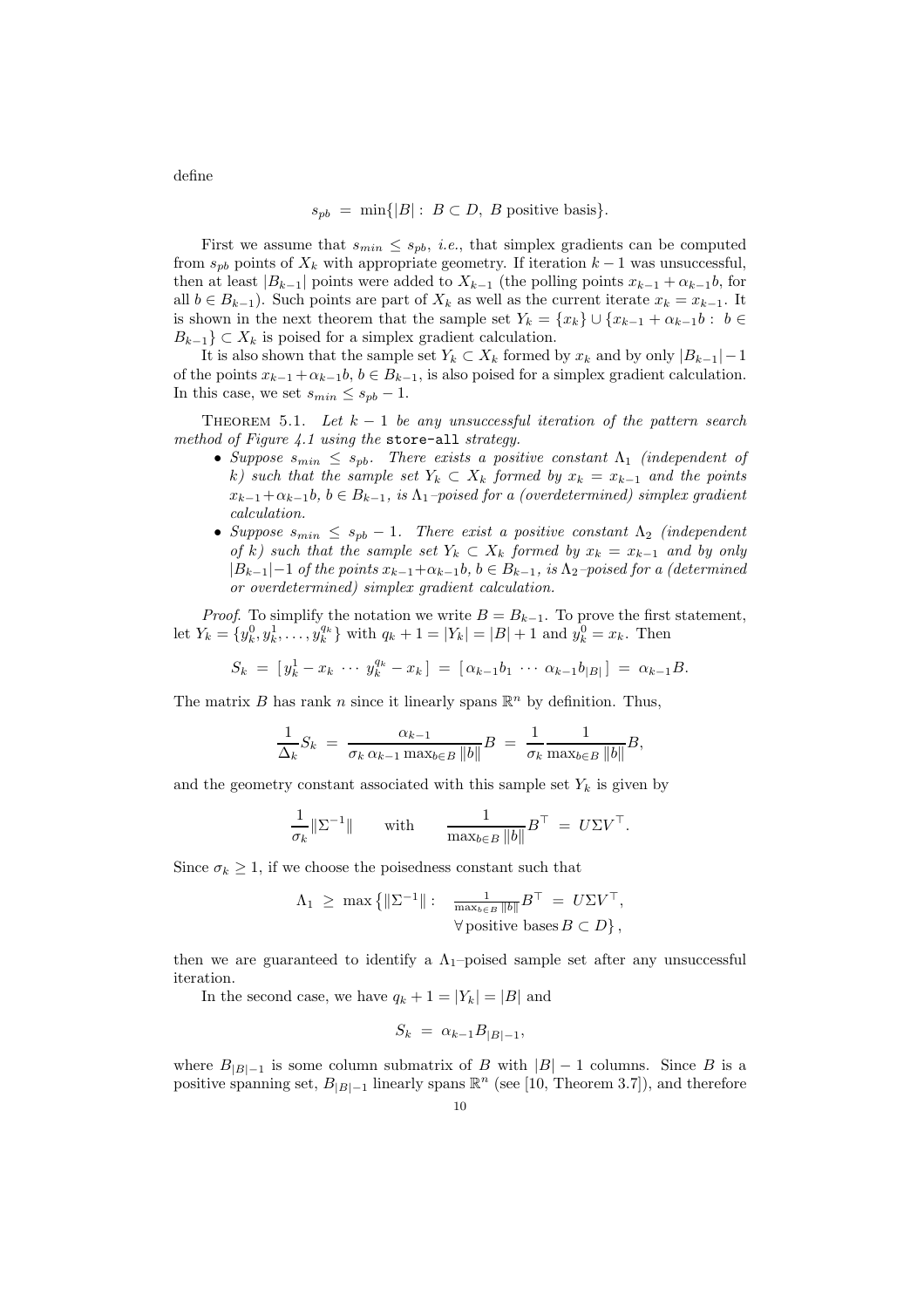it has rank n. The difference now is that we must consider all submatrices  $B_{|B|-1}$  of B. Thus, if we choose the poisedness constant such that

$$
\Lambda_2 \ge \max \left\{ \|\Sigma^{-1}\|: \frac{1}{\max_{b \in B} \|b\|} B_{|B|-1}^{\top} = U \Sigma V^{\top}, \right\}
$$
  

$$
\forall B_{|B|-1} \subset B, \forall \text{ positive bases } B \subset D \right\},
$$

we are guaranteed to identify a  $\Lambda_2$ –poised sample set after any unsuccessful iteration.  $\Box$ 

We point out that a result of this type is not necessarily restricted to unsuccessful iterations. Other geometry scenarios can be explored at successful iterations.

6. Pruning the polling directions. Abramson, Audet, and Dennis [1] show that, for a special choice of the positive spanning set  $D$ , rough approximations to the gradient of the objective function can be used to reduce the polling step to a single function evaluation. The gradient approximations considered were  $\epsilon$ –approximations to the large components of the gradient vector.

Let g be a nonzero vector in  $\mathbb{R}^n$  and  $\epsilon \geq 0$ . Consider

$$
J^{\epsilon}(g) = \{i \in \{1, \ldots, n\} : |g_i| + \epsilon \ge ||g||_{\infty}\},\
$$

and for every  $i \in \{1, \ldots, n\}$  let

(6.1) 
$$
d^{\epsilon}(g)_i = \begin{cases} \text{sign}(g_i) & \text{if } i \in J^{\epsilon}(g), \\ 0 & \text{otherwise.} \end{cases}
$$

The vector q is said to be an  $\epsilon$ –approximation to the large components of a nonzero vector  $v \in \mathbb{R}^n$  if and only if  $i \in J^{\epsilon}(g)$  whenever  $|v_i| = ||v||_{\infty}$  and  $\text{sign}(g_i) = \text{sign}(v_i)$ for every  $i \in J^{\epsilon}(g)$ .

The question that arises now is whether a descent indicator  $d_k$ , and, in particular, a negative simplex gradient  $-\nabla_s f(x_k)$ , is an  $\epsilon$ –approximation to the large components of  $-\nabla f(x_k)$  for some  $\epsilon > 0$ . We show in the next theorem that the answer is affirmative, provided that the mesh size parameter  $\alpha_k$  is sufficiently small, an issue we readdress at the end of this section.

We will use the notation previously introduced in this paper. We consider a sample set  $Y_k$  and the corresponding matrix  $S_k$ . The set  $Y_k$  is included in the ball  $\mathcal{B}(x_k; \Delta_k)$  centered at  $x_k$  with radius  $\Delta_k = \sigma_k \alpha_{k-1} \max_{b \in B_{k-1}} ||b||$ , where  $B_{k-1}$  is the positive basis used for polling at the previous iteration.

THEOREM 6.1. Let  $Y_k$  be a  $\Lambda$ -poised sample set (for simplex gradients) computed at iteration k of a pattern search method, with  $q_k + 1 \geq n + 1$  points.

Assume that  $\nabla f$  is Lipschitz continuous in an open domain  $\Omega$  containing  $\mathcal{B}(x_k; \Delta_k)$  with constant  $\gamma > 0$ .

Then, if

(6.2) 
$$
\alpha_k \leq \frac{\|\nabla f(x_k)\|_{\infty}}{\sqrt{q_k}\gamma \Lambda \sigma_{max} \max_{b \in B_{k-1}} \|b\|},
$$

the negative simplex gradient  $-\nabla_s f(x_k)$  is an  $\epsilon_k$ -approximation to the large components of  $-\nabla f(x_k)$ , where

$$
\epsilon_k = \left( q_k^{\frac{1}{2}} \gamma \Lambda \sigma_{max} \max_{b \in B_{k-1}} ||b|| \right) \alpha_k.
$$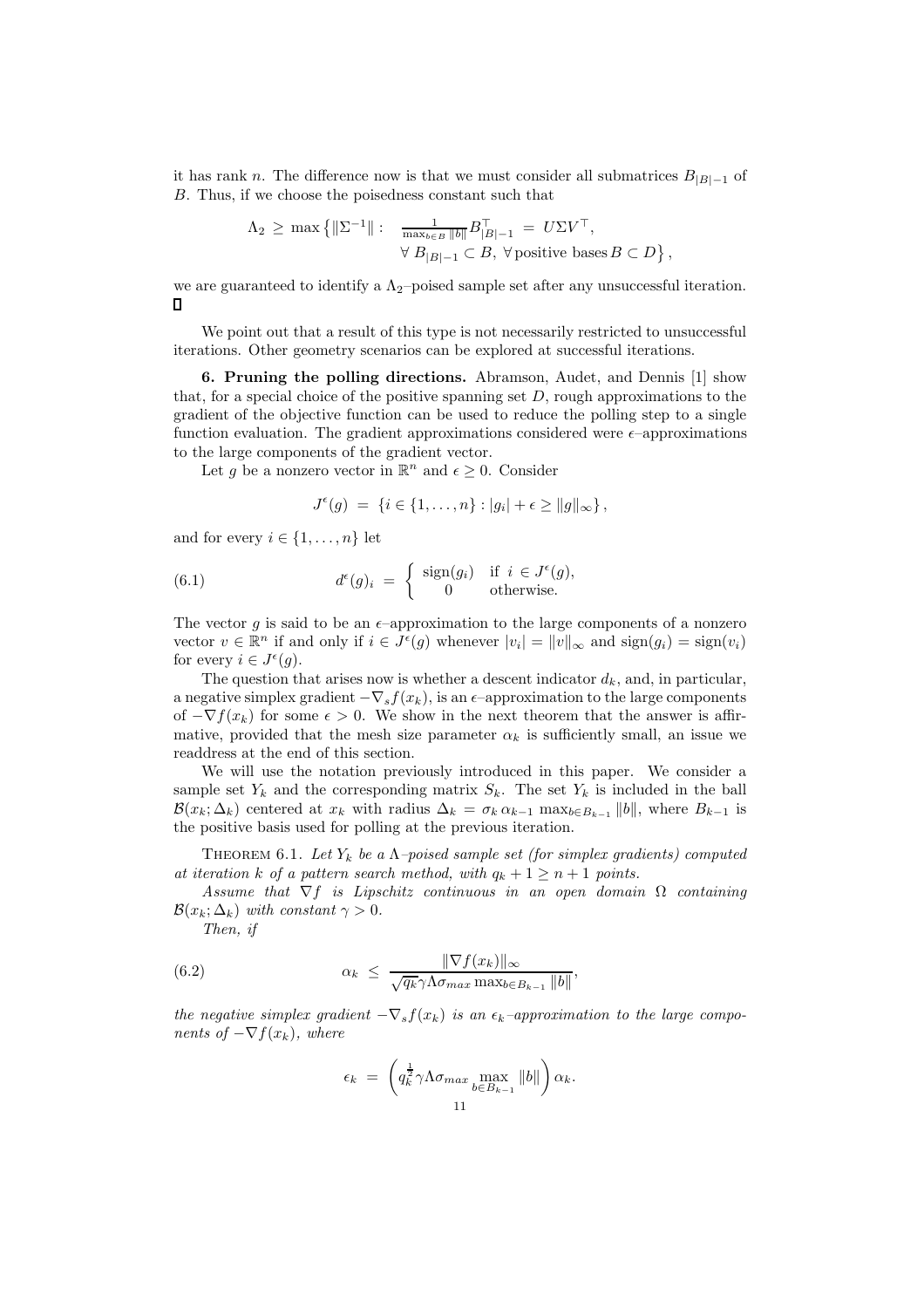*Proof.* For  $i$  in the index set

$$
I_k = \{i \in \{1, ..., n\} : |\nabla f(x_k)_i| = ||\nabla f(x_k)||_{\infty}\},\
$$

we get from Theorem 3.1 that

$$
\|\nabla_s f(x_k)\|_{\infty} \leq \|\nabla f(x_k) - \nabla_s f(x_k)\|_{\infty} + |\nabla f(x_k)_i|
$$
  
\n
$$
\leq 2\|\nabla f(x_k) - \nabla_s f(x_k)\| + |\nabla_s f(x_k)_i|
$$
  
\n
$$
\leq q_k^{\frac{1}{2}} \gamma \Lambda \Delta_k + |\nabla_s f(x_k)_i|
$$
  
\n
$$
\leq \epsilon_k + |\nabla_s f(x_k)_i|.
$$

From Theorem 3.1 we also know that

$$
-\nabla_s f(x_k)_i = -\nabla f(x_k)_i + \xi_{k,i}, \quad \text{where} \quad |\xi_{k,i}| \leq q_k^{\frac{1}{2}} \frac{\gamma}{2} \Lambda \Delta_k.
$$

If  $-\nabla f(x_k)_i$  and  $\xi_{k,i}$  are equally signed so are  $-\nabla f(x_k)_i$  and  $-\nabla_s f(x_k)_i$ . Otherwise, they are equally signed if

$$
|\xi_{k,i}| \leq q_k^{\frac{1}{2}} \frac{\gamma}{2} \Lambda \Delta_k \leq \frac{1}{2} \|\nabla f(x_k)\|_{\infty} = \frac{1}{2} |\nabla f(x_k)_i|.
$$

The proof is concluded using the expression for  $\Delta_k$  and the bound for  $\alpha_k$  given in the statement of the theorem.  $\square$ 

Theorem 4 in Abramson, Audet, and Dennis [1] shows that an  $\epsilon$ –approximation prunes the set of the polling directions to a singleton, when considering

$$
D = \{-1, 0, 1\}^n
$$

and the positive spanning set

$$
D_k = \{d^{\epsilon}(g_k)\} \cup \mathbb{A}(-\nabla f(x_k)),
$$

where  $g_k$  is an  $\epsilon$ –approximation to  $-\nabla f(x_k)$ ,  $d^{\epsilon}(\cdot)$  is defined in (6.1), and

$$
\mathbb{A}(-\nabla f(x_k)) = \{d \in D : -\nabla f(x_k)^\top d < 0\}
$$

represents the set of the ascent directions in  $D$ . The pruning is to the singleton  $\{d^{\epsilon}(g_k)\}\$ , meaning that  $d^{\epsilon}(g_k)$  is the only vector d in  $D_k$  such that  $-\nabla f(x_k)^{\top} d \geq 0$ .

So, under the hypotheses of Theorem 6.1, it follows that the negative simplex gradient  $-\nabla_s f(x_k)$  prunes the positive spanning set,

$$
D_k = \{d^{\epsilon_k}(-\nabla_s f(x_k))\} \cup \mathbb{A}(-\nabla f(x_k)),
$$

to a singleton, namely  $\{d^{\epsilon_k}(-\nabla_s f(x_k))\}$ , where  $\epsilon_k$  is given in Theorem 6.1.

Now we analyze in more detail the role of condition (6.2). There is no guarantee that this condition on  $\alpha_k$  can be satisfied asymptotically. Condition (6.2) gives us only an indication of the pruning effect of the negative simplex gradient, and it is more likely to be satisfied at points where the gradient is relatively large. What is known is actually a condition that shows that  $\alpha_k$  dominates  $\|\nabla f(x_k)\|$  at unsuccessful iterations k:

$$
\|\nabla f(x_k)\| \ \leq \ \left(\gamma \kappa(B_k)^{-1} \max_{b \in B_k} \|b\|\right) \alpha_k,
$$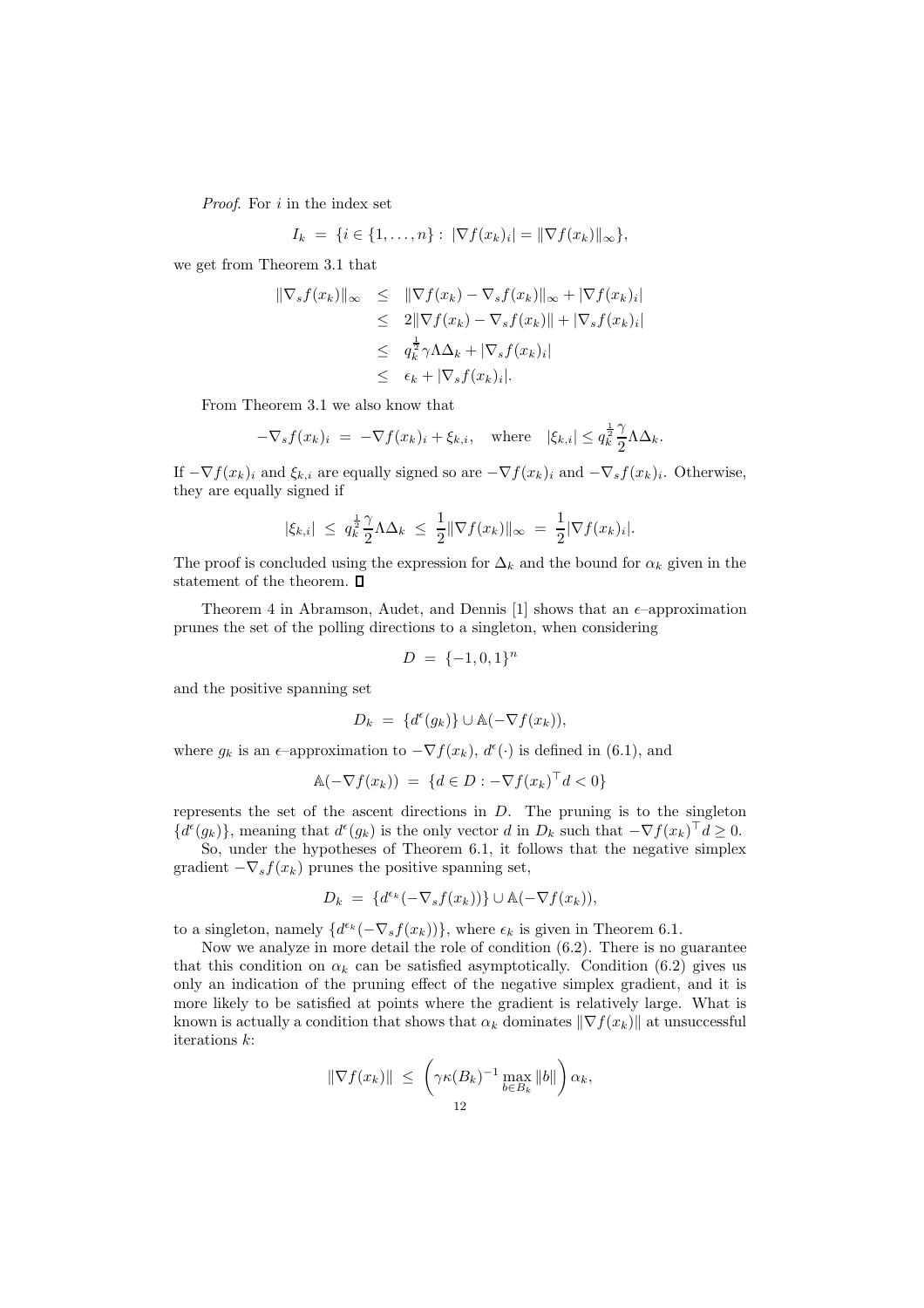where

$$
\kappa(B_k) = \min_{d \in \mathbb{R}^n; d \neq 0} \max_{b \in B_k} \frac{d^{\top} b}{\|d\| \|b\|} > 0
$$

is the cosine measure of the positive basis  $B_k$  (see [17, Theorem 3.3]). Since only a finite number of positive bases is used,  $\kappa(B_k)^{-1}$  is uniformly bounded. So, one can be assured that at unsuccessful iterations the norm of the gradient is bounded by a constant times  $\alpha_k$ .

However, it has been observed in [11] that, for some problems,  $\alpha_k$  goes to zero faster than  $\|\nabla f(x_k)\|$ . Our numerical experience with pattern search has also pointed us in this direction. It is more difficult, however, to sharply verify condition  $(6.2)$ , since it depends on the Lipschitz constant of  $\nabla f$ . A detailed numerical study of these asymptotic behaviors is beyond the scope of this paper.

7. Other uses for simplex derivatives. Having computed before some form of simplex derivatives, one can use the available information for purposes other than ordering the polling vectors. In this section, we suggest two other uses for simplex derivatives in pattern search: the update of the mesh size parameter and the computation of a search step.

When a simplex gradient  $\nabla_s f(x_k)$  is computed, a linear model  $m_k(y) = f(x_k) +$  $\nabla_s f(x_k)^\top (y - x_k)$  can be used to update the mesh size parameter  $\alpha_k$  by imposing a sufficient decrease condition. In this case, we set

$$
\rho_k = \frac{f(x_k) - f(x_{k+1})}{m_k(x_k) - m_k(x_{k+1})} = \frac{f(x_k) - f(x_{k+1})}{-\nabla_s f(x_k)^\top (x_{k+1} - x_k)}.
$$

If  $x_{k+1}$  is computed in a successful poll step, then  $x_{k+1} - x_k = \alpha_k b_k$  for some  $b_k \in B_k$ . In the quadratic case, the model is replaced by  $m_k(y) = f(x_k) + g_k^{\top}(y-x_k) + (1/2)(y-\tau_k)$  $(x_k)$ <sup>T</sup> $H_k(y-x_k)$ . We call this procedure mesh-sd and describe it in Figure 7.1, where the sufficient decrease is only applied to successful iterations.

Since the expansion and contraction parameters are restricted to integer powers of  $\tau$  and since the contraction rules match what was given in the mesh procedure of Figure 2.2, the modification introduced in mesh-sd has no influence on the global convergence properties of the underlying pattern search method.

There are many possibilities for a search step. One possibility is to first form a surrogate model  $m_k(y)$  based on some form of simplex derivatives computed using the sample set  $Y_k$ , and then to minimize this model in  $\mathcal{B}(x_k; \Delta_k)$ , after which we would project the minimizer onto the mesh  $M_k$ . We described above two examples of such a model  $m_k(y)$ , but many others could be considered. The use of surrogate models in the search step is the topic of a separate research.

8. Implementation and numerical results. To serve as a baseline for numerical comparisons, we have implemented a basic pattern search algorithm of the form given in Figure 2.1. Specifically, no search step is used, the mesh size parameter is left unchanged at successful iterations, and points in the poll step are always evaluated in the same consecutive order as originally stored. We refer to this version of pattern search as basic.

We have tested a number of pattern search methods of the form described in Figure 4.1. The strategies order (Figure 4.2) and mesh-sd (Figure 7.1) were run in four different modes according to the way of storing points (store-succ or store-all) and to the way of computing simplex derivatives and descent indicators (sgradient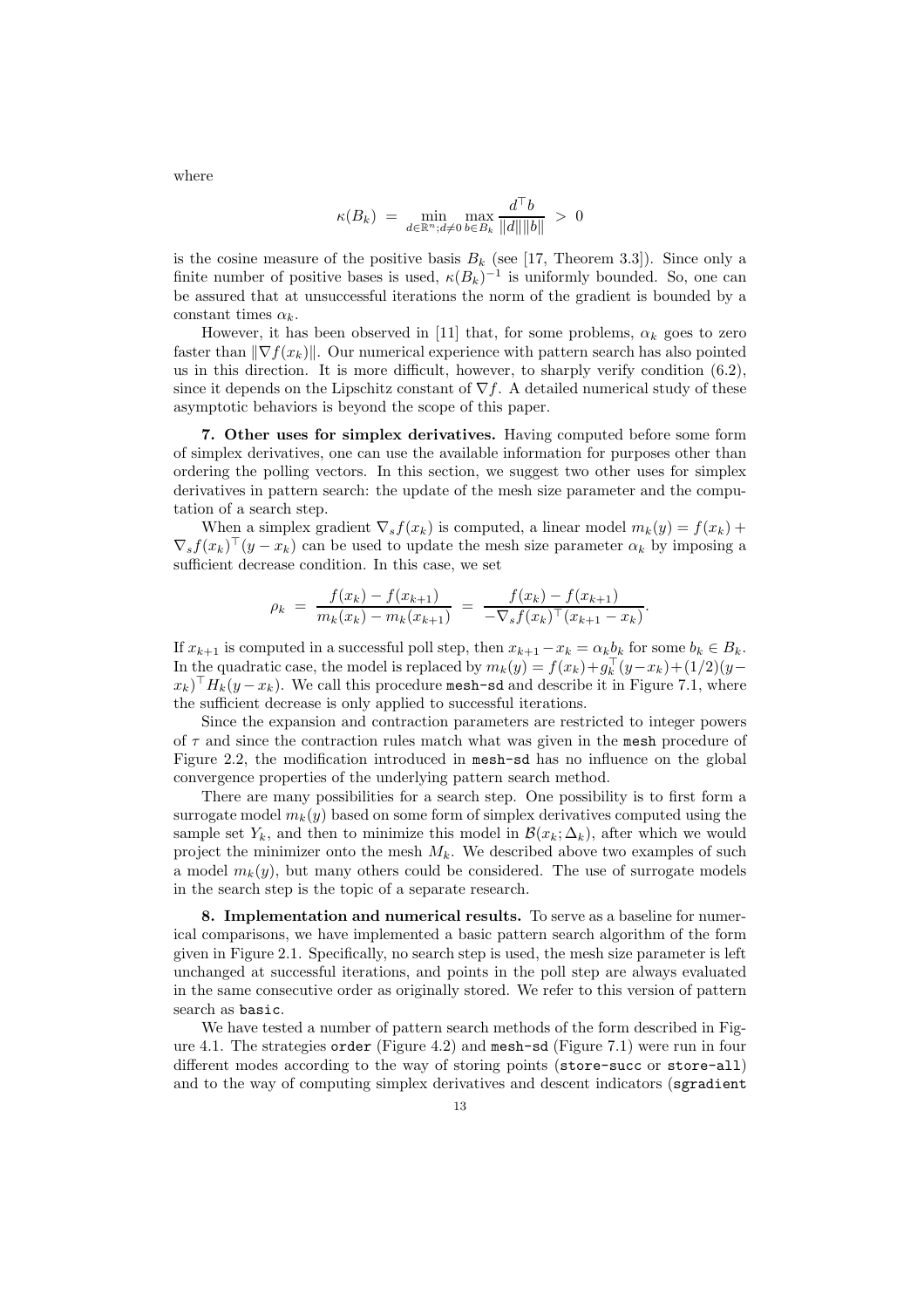## procedure mesh-sd

The constants  $\tau$  and  $\xi$  must satisfy  $\tau \in \mathbb{Q}, \tau > 1$ , and  $\xi > 0$ , and should be initialized at iteration  $k = 0$  together with  $j_{max} \in \mathbb{Z}$ ,  $j_{max} \ge 0$ , and  $j_{min} \in \mathbb{Z}$ ,  $j_{min} \le -1$ . The exponents satisfy  $j_k^+ \in \{0, 1, 2, ..., j_{max}\}\$ and  $j_k^- \in \{j_{min}, ..., -1\}$ .

If the iteration was successful, then compute

$$
\rho_k = \frac{f(x_k) - f(x_{k+1})}{m_k(x_k) - m_k(x_{k+1})}.
$$

If  $\rho_k > \xi$  then  $\alpha_{k+1} = \tau^{j_k^+} \alpha_k$ , If  $\rho_k \leq \xi$  then  $\alpha_{k+1} = \alpha_k$ .

If the iteration was unsuccessful, then contract mesh by decreasing the mesh size parameter  $\alpha_{k+1} = \tau^{j_k^-} \alpha_k$ .

Fig. 7.1. Updating the mesh size parameter (using sufficient decrease but meeting rational lattice requirements).

or shessian). Moreover, we implemented the strategy suggested in [14] and described in Section 2 for updating the mesh size parameter (here named as mesh-HKT), and the dynamic polling strategy suggested in [4] for changing the order of the polling directions (see Section 2). We tested a very crude search step based on taking a step along the descent indicator with a step size of the order of  $\alpha_k$  (see [9] for the details).

The algorithms were coded in Matlab and ran on 27 unconstrained problems belonging to the CUTEr collection [13], gathered mainly from papers on derivativefree optimization. The objective functions of these problems are twice continuously differentiable. Their dimensions are given in Table 8.1. The starting points used were those reported in CUTEr. Problems bdvalue, integreq, and broydn3d were posed as unconstrained optimization problems like originally in [19]. The stopping criterion consisted of the mesh size parameter becoming lower than  $10^{-5}$  or a maximum number of 100000 iterations being reached.

The simplex derivatives were computed based on  $\Lambda$ -poised sets  $Y_k$ , where  $\Lambda = 100$ . The factor  $\sigma_k$  was chosen as: 1 (k-1 unsuccessful); 2 (k-1 successful and  $\alpha_k = \alpha_{k-1}$ ); 4 (k − 1 successful and  $\alpha_k > \alpha_{k-1}$ ). The values for the parameters  $s_{min}$ ,  $s_{max}$ , and  $p_{max}$  are given in Table 8.2. We started all runs with the mesh size parameter  $\alpha_0 = 1$ . In all versions, the contraction factor was set to  $\tau^{j_k^-} = 0.5$  and the expansion factor (when used) was set to  $\tau^{j^+} = 2$ . In the mesh-sd strategy of Figure 7.1, we set  $\xi$  equal to 0.75.

We draw conclusions based on two positive bases:  $[I - I]$  and  $[-e I]$ . The maximal positive basis  $[I - I]$  corresponds to coordinate search and it provided the best results for the basic version among a few positive bases stored in different orders (which included  $[I - I]$ ,  $[-I I]$ ,  $[-e I]$ ,  $[e - I]$ ,  $[I - e]$ ,  $[-I e]$ , and a minimal basis with angles between vectors of uniform amplitude). The positive basis stored as  $[-e I]$  was the minimal positive basis which behaved the best. In Table 8.1 we report the results obtained by the basic version for these two positive bases.

By combining all possibilities, we tested a total of 120 versions, 112 involving simplex derivatives. A summary of the complete numerical results is reported in [9].

8.1. Discussion based on complete results. First, we point out that  $91\%$  of the versions involving simplex derivatives lead to an average decrease in the number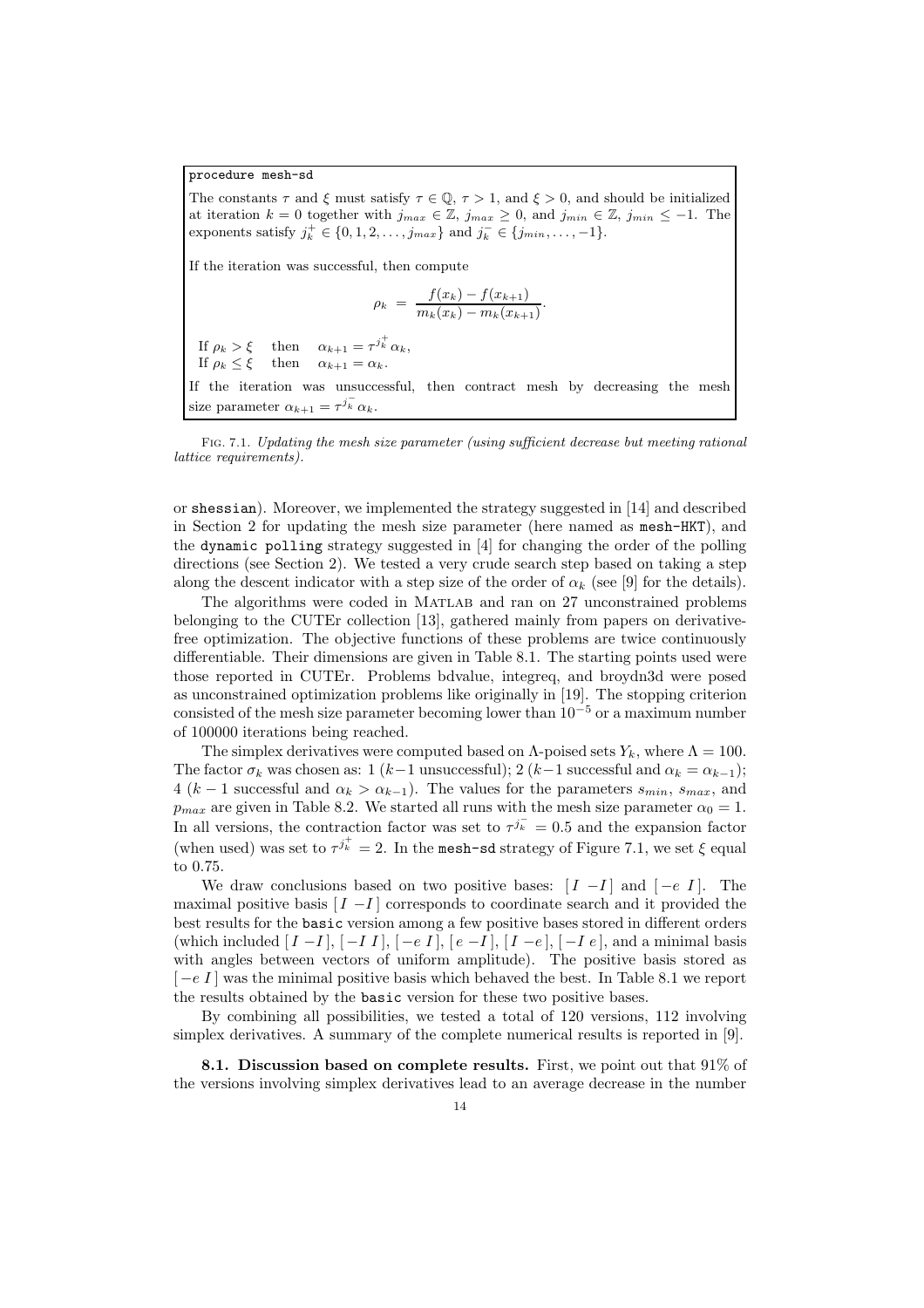|          |           | positive basis    |              |                    |              |  |
|----------|-----------|-------------------|--------------|--------------------|--------------|--|
|          |           | $D =$<br>$[-e~I]$ |              | $D = [I - I]$      |              |  |
| problem  | dimension | fevals<br>fvalue  |              | fevals             | fvalue       |  |
| arwhead  | 10        | 1068              | $4.19e-09$   | 361                | $0.00e + 00$ |  |
| arwhead  | 20        | 3718              | 8.85e-09     | 721                | $0.00e + 00$ |  |
| bdqrtic  | 10        | 2561              | $1.19e + 01$ | 948                | $1.19e + 01$ |  |
| bdqrtic  | 20        | 19038             | $3.54e + 01$ | 4120               | $3.54e + 01$ |  |
| bdvalue  | 10        | 36820             | 4.39e-07     | 33077              | $4.39e-07$   |  |
| bdvalue  | 20        | 255857            | $1.30e-0.5$  | 245305             | $1.29e-05$   |  |
| biggs6   | 6         | 339840            | $6.50e-03$   | 467886             | $9.58e-06$   |  |
| brownal  | 10        | 468150            | $1.84e + 00$ | 74922              | $2.02e-06$   |  |
| brownal  | 20        | 1073871           | $1.55e + 01$ | 284734             | $1.04e-05$   |  |
| broydn3d | 10        | 2281              | $3.26e-08$   | 1743               | $4.52e-09$   |  |
| broydn3d | 20        | 17759             | 2.91e-07     | 6868               | 2.47e-08     |  |
| integreq | 10        | 2595              | $4.42e-09$   | 1034               | $2.35e-10$   |  |
| integreq | 20        | 20941             | $3.20e-08$   | 4244               | $4.86e-10$   |  |
| penalty1 | 10        | 552357            | 7.33e-05     | 234274             | $7.09e-05$   |  |
| penalty1 | 20        | 999305            | 1.66e-04     | 535100             | 1.58e-04     |  |
| penalty2 | 10        | 46696             | $4.09e-04$   | 496275             | $4.04e-04$   |  |
| penalty2 | 20        | 366131            | $8.32e-03$   | 1494751            | 8.30e-03     |  |
| powellsg | 12        | 192270            | 1.85e-04     | 58987              | 9.85e-07     |  |
| powellsg | 20        | 480158            | 3.08e-04     | 158591             | 1.64e-06     |  |
| srosenbr | 10        | 401321            | $6.83e-05$   | 171061             | $6.83e-05$   |  |
| srosenbr | 20        | 1076983           | $2.68e-02$   | 649621<br>1.37e-04 |              |  |
| tridia   | 10        | 1000805           | 5.95e-01     | 901720             | 5.85e-01     |  |
| tridia   | 20        | 20483             | $6.24e-01$   | 6635               | $6.24e-01$   |  |
| vardim   | 10        | 251599            | $2.23e-05$   | 86316              | 6.64e-07     |  |
| vardim   | 20        | 961697            | $1.76e + 04$ | 1230761            | 8.71e-04     |  |
| woods    | 12        | 164675            | $1.02e-04$   | 110662             | 3.78e-05     |  |
| woods    | 20        | 435786            | 3.53e-04     | 300296             | $6.29e-05$   |  |

Table 8.1

| Test set and results for the basic version. |  |
|---------------------------------------------|--|
|---------------------------------------------|--|

|           | sgradient  |           | shessian   |           |  |
|-----------|------------|-----------|------------|-----------|--|
| size      | store-succ | store-all | store-succ | store-all |  |
| $p_{max}$ | $2(n+1)$   | $4(n+1)$  | $4(n+1)$   | $8(n+1)$  |  |
| $s_{min}$ | $(n+1)/2$  | $n+1$     | n          | $2n + 1$  |  |
| $s_{max}$ | $n+1$      | $n+1$     | $2n+1$     | $2n + 1$  |  |
| TABLE 8.2 |            |           |            |           |  |

Sizes of the list  $X_k$  and of the set  $Y_k$ .

of function evaluations [9]. Moreover, 61 out of the 112 strategies tested provided a negative 75% percentile for the variation in the number of function evaluations. This means that for each of these 61 strategies, a reduction in the number of function evaluations was achieved for 75% of the problems tested.

The overall results [9] showed a superiority of sgradient over shessian, which is not surprising because the number of points required to identify Λ–poised sets in sgradient is lower than in shessian. Also, another reason for sgradient being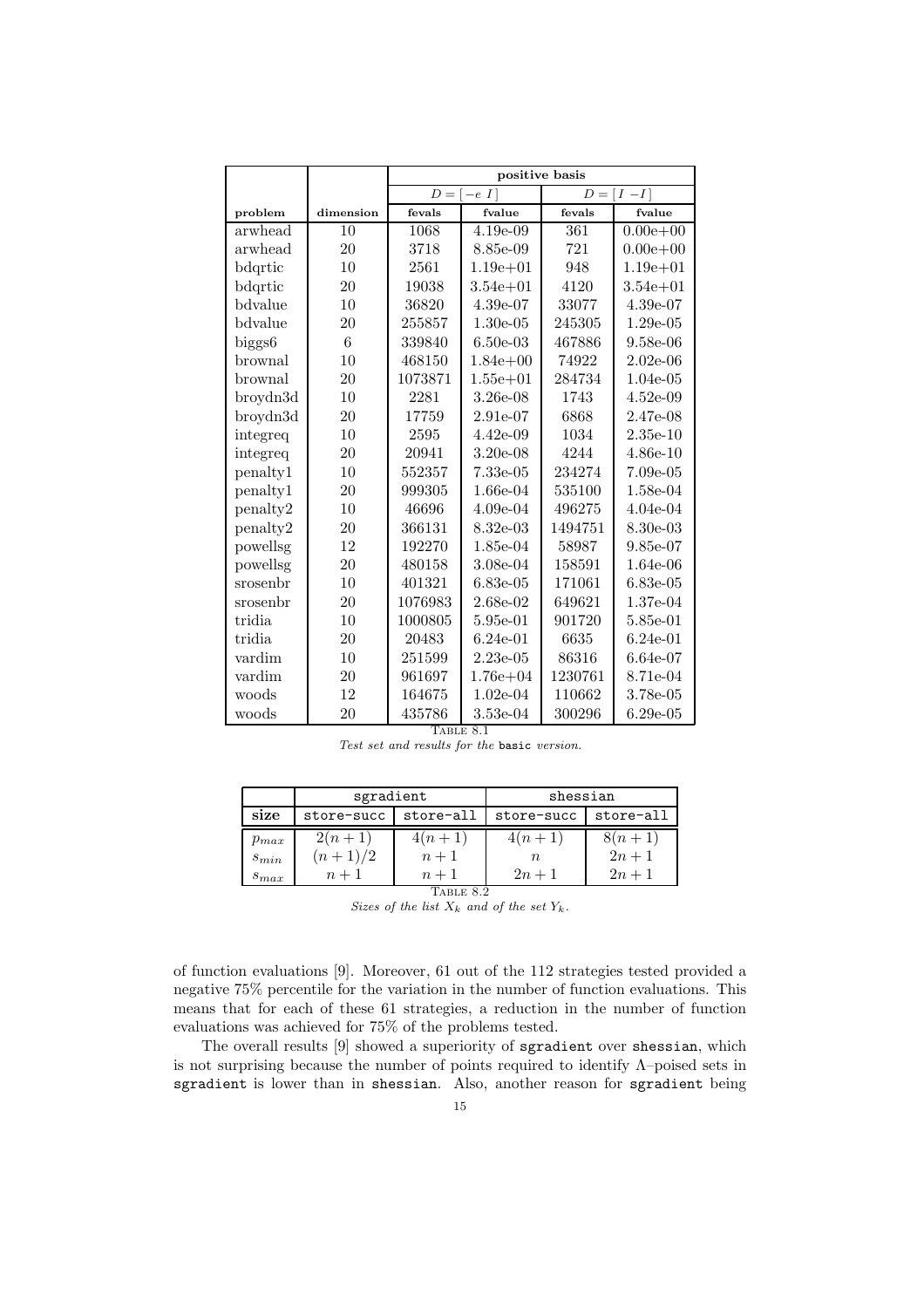possibly better than shessian is that, if the simplex gradient is sufficiently close to the true gradient, then directions making a small angle with the negative simplex gradient will be descent directions, while the same is not guaranteed when we use simplex Newton directions. Some shessian versions, however, have behaved relatively well [9].

For the positive basis  $[I - I]$  there is a clear gain when using store-all compared to store-succ [9]. However, for the positive basis  $[-e I]$ , the advantage of store-all over store-succ is not as clear [9]. In general, the advantage of store-all may be explained by the frequent number of unsuccessful iterations that tend to occur in the last iterations of a pattern search run. The effect of the poll ordering is also more visible when using the positive basis  $[I - I]$ , due to the larger number of polling vectors.

Strategies mesh-sd, and mesh-HKT made a clear positive impact when using the smaller positive basis  $[-e, I]$  (see [9]). This effect was lost in the larger positive basis  $[I - I]$ , where the order procedure seems to perform well on its own for this test set.

8.2. Discussion based on best results. We report in Table 8.3 a summary of the results for a number of versions based on  $[I - I]$ . Included in this restricted set of versions are the ones that lead to the best results among all the 120 versions tested. (The results for the remaining versions are summarized in [9].)

An explanation about Table 8.3 is in order. For each strategy and for each problem, we calculated the percentage of iterations that used simplex descent indicators as well as the variation in the number of function evaluations required relatively to the basic version. These percentages were grouped by strategy and their average values are reported in the second and third columns of Table 8.3. The last three columns of the table represent the cumulative percentages for the optimal gaps of the final iterates.

|                             |          | number of   | optimal gap |           |           |
|-----------------------------|----------|-------------|-------------|-----------|-----------|
| strategy                    | % poised | evaluations | $10^{-7}$   | $10^{-4}$ | $10^{-1}$ |
| basic                       |          |             | 33.33%      | 81.48%    | 92.59%    |
| $mesh-HKT$                  |          | $+4.02%$    | 40.74%      | 81.48%    | 92.59%    |
| dynamic polling             |          | $-10.99\%$  | 33.33%      | 81.48%    | 92.59%    |
| mesh-HKT, dynamic polling   |          | $-15.17\%$  | 48.15%      | 81.48%    | 92.59%    |
| mesh-sd (store-succ)        | 14.40%   | $-3.07\%$   | 33.33%      | 81.48%    | 92.59%    |
| mesh-sd (store-all)         | 73.33%   | $+0.45%$    | 33.33%      | 81.48%    | 92.59%    |
| order (store-all)           | 27.26%   | $-51.16%$   | 37.04%      | 85.19%    | 92.59%    |
| mesh-sd, order (store-all)  | 28.56%   | $-51.47%$   | 37.04%      | 85.19%    | 92.59%    |
| mesh-HKT, order (store-all) | 58.51%   | $-54.22\%$  | 51.85%      | 81.48%    | 88.89%    |

TABLE 8.3

Average percentage of iterations that used simplex descent indicators (second column), average variation of function evaluations by comparison to the basic version (third column), and cumulative percentages for the optimal gaps of the final iterates (fourth to sixth columns). Case sgradient and  $D = [I - I].$ 

The quality of the final objective function values obtained for the versions included in Table 8.3 is comparable to the basic version, as one see from the final cumulative optimal gaps reported.

It is clear that none of the strategies for updating the step size parameter (mesh-sd and mesh-HKT) made improvements on their one, the former being slightly better than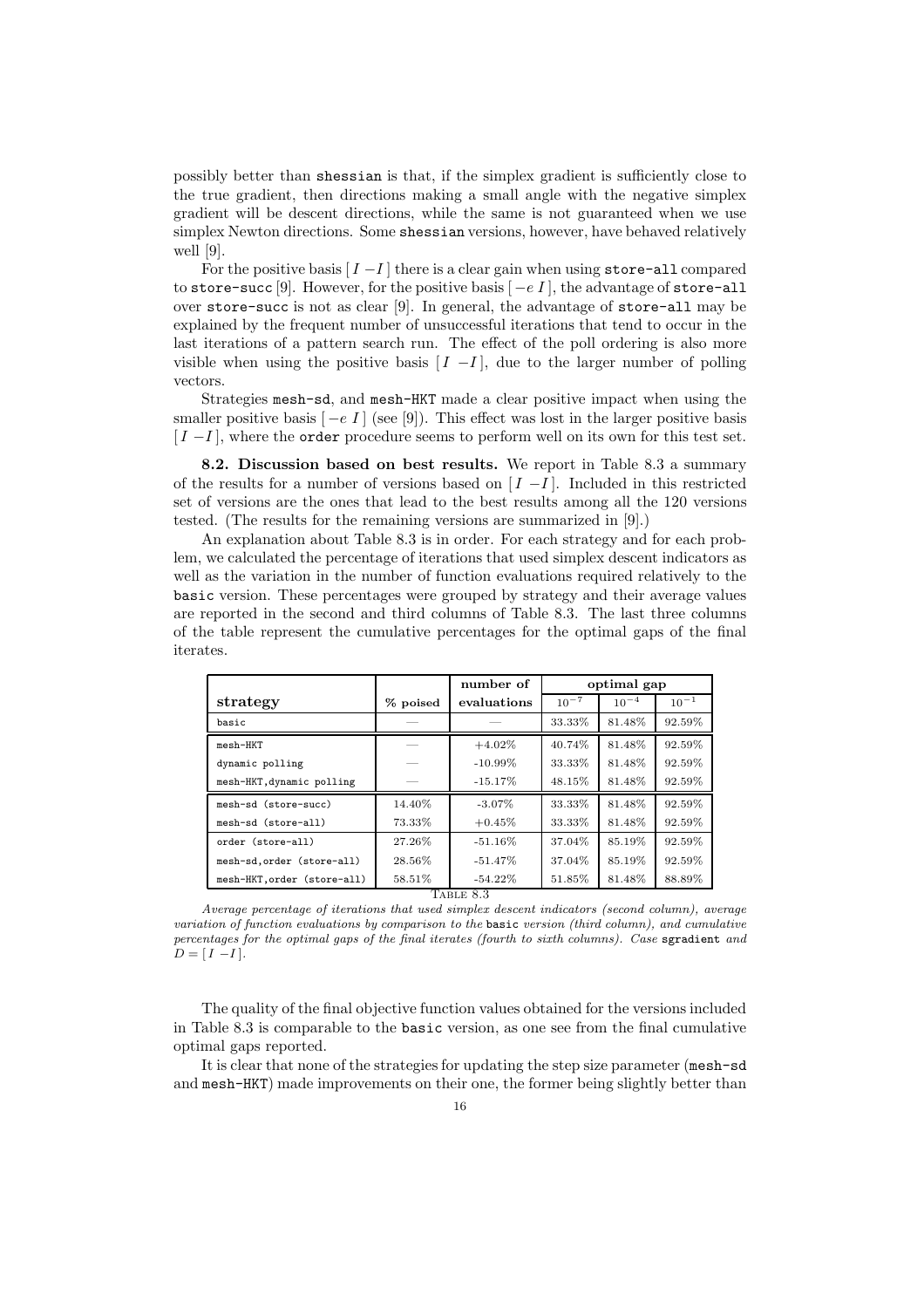the latter.

The best result without using simplex derivatives was obtained by combining dynamic polling and mesh-HKT (15% less function evaluations than the basic version).

Three versions that incorporated order reached a reduction of around 50% in number of function evaluations. The order procedure in the store-all mode lead, on its own, to a  $51\%$  improvement, compared to  $11\%$  of dynamic polling.

The best version achieved a reduction of 54% in number of evaluations by combining order and mesh-HKT in the store-all mode. In Table 8.4 we report the results obtained by this version as well as by the version that only applies the order procedure in the store-all mode.

|          |           | strategy |              |                   |              |
|----------|-----------|----------|--------------|-------------------|--------------|
|          |           | order    |              | order, mesh-HKT   |              |
| problem  | dimension | fevals   | fvalue       | fevals            | fvalue       |
| arwhead  | 10        | 361      | $0.00e + 00$ |                   | $0.00e + 00$ |
| arwhead  | 20        | 721      | $0.00e + 00$ | 721               | $0.00e + 00$ |
| bdqrtic  | 10        | 696      | $1.19e + 01$ | 696               | $1.19e + 01$ |
| bdqrtic  | 20        | 2138     | $3.54e + 01$ | 2138              | $3.54e + 01$ |
| bdvalue  | 10        | 34922    | 6.89e-07     | 28411             | $6.52e-07$   |
| bdvalue  | 20        | 255989   | 1.66e-05     | 213297            | $1.65e-05$   |
| biggs6   | 6         | 105592   | $4.50e-07$   | 164168            | $4.53e-07$   |
| brownal  | 10        | 21045    | 1.88e-06     | 38398             | 2.44e-06     |
| brownal  | 20        | 67152    | $6.16e-06$   | 4227              | $1.00e + 00$ |
| broydn3d | 10        | 917      | 4.73e-09     | 917               | 4.73e-09     |
| broydn3d | 20        | 2940     | $2.35e-08$   | 2940              | $2.35e-08$   |
| integreq | 10        | 597      | $2.35e-10$   | 597               | $2.35e-10$   |
| integreq | 20        | 1573     | $4.86e-10$   | 1573              | $4.86e-10$   |
| penalty1 | 10        | 126307   | 7.09e-05     | 177360            | 7.09e-05     |
| penalty1 | 20        | 229825   | 1.58e-04     | 279491            | 1.58e-04     |
| penalty2 | 10        | 55087    | $4.04e-04$   | 93192             | $4.05e-04$   |
| penalty2 | 20        | 189446   | 8.29e-03     | 355154            | 8.29e-03     |
| powellsg | 12        | 594      | $0.00e + 00$ | 614               | $0.00e + 00$ |
| powellsg | 20        | 45258    | $1.31e-06$   | 8702              | $2.81e-11$   |
| srosenbr | 10        | 136327   | $6.83e-05$   | 119830            | $6.83e-05$   |
| srosenbr | 20        | 567937   | 1.37e-04     | 358656            | 1.36e-04     |
| tridia   | 10        | 539119   | 5.85e-01     | 908097            | 5.89e-01     |
| tridia   | 20        | 2724     | $6.24e-01$   | 2828              | $6.24e-01$   |
| vardim   | 10        | 5382     | 2.29e-07     | 6550              | $9.15e-08$   |
| vardim   | 20        | 67487    | $9.27e-06$   | 71692<br>1.68e-06 |              |
| woods    | 12        | 59565    | 3.94e-05     | 577               | $0.00e + 00$ |
| woods    | 20        | 106339   | $6.55e-05$   | 1064              | $0.00e + 00$ |

TABLE 8.4

Results for the best versions, using the positive basis  $D = [I - I]$ .

8.3. Additional tests. We picked some of these problems and ran several versions for  $n = 40$  and  $n = 80$ . Our conclusions remain essentially the same. The ratios of improvement in the number of function evaluations and the quality of the final iterates do not change significantly with the increase of the dimension of the problem,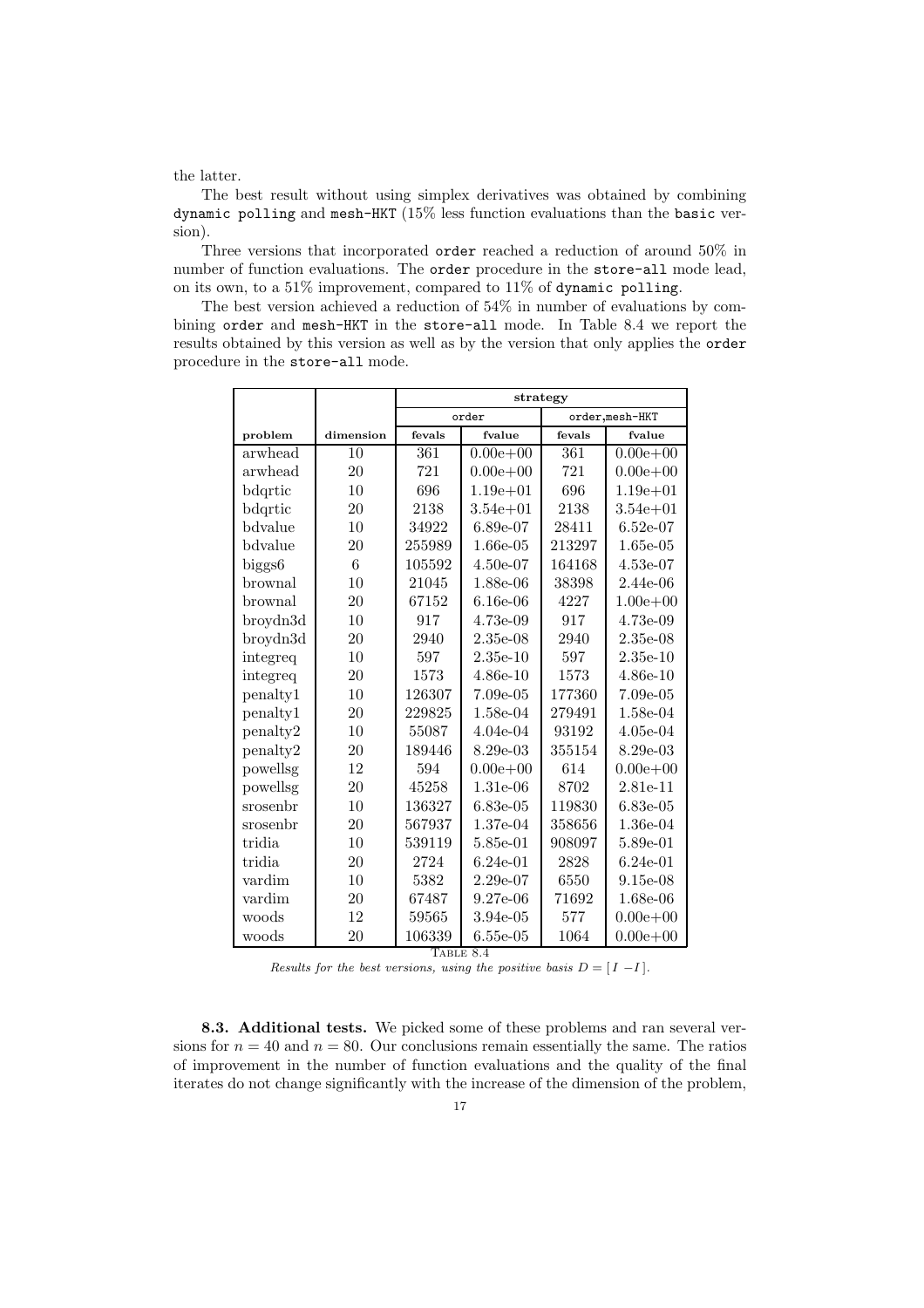but rather with the increase of the number of polling vectors in the positive spanning set or with the increase in its cosine measure (both of which happen, for instance, when going from  $[-e I]$  to  $[I - I]$ ).

We also tried to investigate how sensitive the different algorithmic versions are to the choice of the parameter  $\xi$  used in the mesh-sd strategy. We tried other values (for instance 0.5 and 0.95), but the results did not improve.

We repeated these computational tests on a different set of test problems, consisting of seven randomly generated quadratic functions, each one of dimension 10. The quadratic functions were defined by  $f(x) = x^{\top} A x$ , where  $A = B^{\top} B$  and B is a matrix with random normal entries of mean 0 and standard deviation 1. We also randomly generated the starting point for the algorithm, using the same normal distribution. Once again, the conclusions for the different strategies remained essentially the same (with improvement of the results for the minimal positive basis  $[-e I]$ ). We used these examples to study the descent properties of the negative simplex gradient. In our experiments, the simplex gradient made an acute angle with the true gradient in average in 77% of the cases where it was computed. These occurrences tend to happen more towards the end of the runs when the mesh size parameter gets smaller.

8.4. Pruning. To better understand the theoretical results derived in Section 6, we implemented a computational variant of the pruning strategy. We did not consider the generating set  $D = \{-1,0,1\}^n$ , as suggested by Abramson, Audet, and Dennis [1], nor did we verify condition (6.2) (or some approximated form of it by estimating the Lipschitz constant involved) before pruning the polling vectors. As result, we are violating the conditions required for the analysis of the pruning strategy. We tested two different variants for pruning the positive bases  $[I - I]$  and  $[-e I]$ : (i) pruning to a single direction, namely the one that makes the angle of smallest amplitude with the descent indicator; (ii) pruning to all the directions that make an acute angle with the descent indicator.

To reach a final iterate of quality nearly similar to the one obtained by the basic version, we had to use the positive basis  $[I - I]$  and prune with more than one direction. In this case, pruning achieved an average reduction in the number of function evaluations of  $10\%$  and  $42\%$ , for the store-succ and store-all variants, respectively. Pruning tends to generate less polling points, which in turn decreases the chances of building well-poised sets.

More research is needed in order to evaluate the potential of the negative simplex gradient as an  $\epsilon$ -approximation to the large components of the negative gradient vector and its use for pruning the polling directions. The use of the generating set  $D = \{-1, 0, 1\}^n$  and the implementation of some form of the condition (6.2) might have a positive impact.

9. Concluding remarks and future work. We have proposed the use of simplex derivatives in pattern search methods in two ways: ordering the polling vectors and updating the mesh size parameter. For the calculation of the simplex derivatives, we considered sample sets constructed in two variants: storing only all recent successful iterates, or storing all recent points where the objective function was evaluated. Finally, we studied two types of simplex derivatives: simplex gradients and diagonal simplex Hessians. It is important to remark that the incorporation of these strategies in pattern search is done at no further expense in function evaluations.

The introduction of simplex derivatives in pattern search methods can lead to a significant reduction in the number of function evaluations, for the same quality of the final iterates.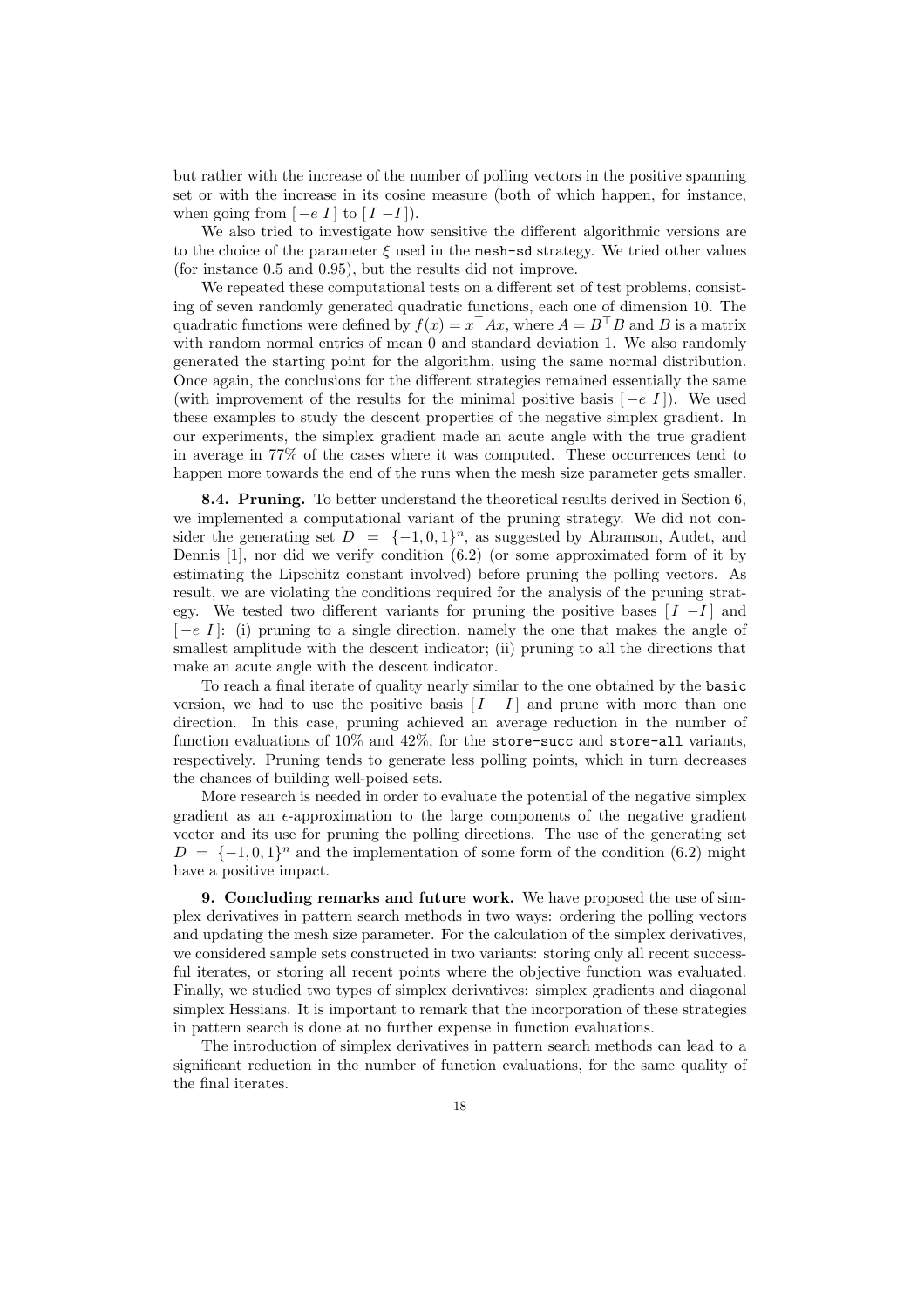As a descent indicator, we recommend the use of the negative simplex gradient over the simplex Newton direction. In fact, most of the iterations of a pattern search run are performed for small values of the mesh size parameter. In such cases, the negative gradient is better than the Newton direction as an indicator for descent, and the same argument applies to their simplex counterparts.

For coordinate search  $(D = [I - I])$ , ordering the polling directions according to a simplex descent indicator (negative simplex gradient) made a significant impact in the reduction of the number of function evaluations. For this type of positive basis, storing all recent points where the objective function was evaluated seems to be the best approach.

Our numerical findings showed that updating the mesh size parameter based on a sufficient decrease condition can be worthwhile applying when using minimal positive bases (like  $D = [-e I]$ ). In such cases, storing only all recent successful iterates may also be advantageous.

There are at least two natural generalizations of the ideas presented in this paper. One is to apply simplex derivatives based strategies to improve parallel versions of pattern search. Another generalization consists of analyzing the properties of simplex gradients when direct search methods are applied to nonsmooth functions [8]. The use of simplex derivatives in the design of an efficient search step is also subject of future research.

#### REFERENCES

- [1] M. A. ABRAMSON, C. AUDET, AND J. E. DENNIS JR., Generalized pattern searches with derivative information, Math. Program., 100 (2004), pp. 3–25.
- [2] P. Alberto, F. Nogueira, H. Rocha, and L. N. Vicente, Pattern search methods for userprovided points: Application to molecular geometry problems, SIAM J. Optim., 14 (2004), pp. 1216–1236.
- [3] C. AUDET AND J. E. DENNIS JR., Analysis of generalized pattern searches, SIAM J. Optim., 13 (2003), pp. 889–903.
- [4]  $\frac{1}{2}$ , Mesh adaptive direct search algorithms for constrained optimization, SIAM J. Optim., 17 (2006), pp. 188–217.
- [5] D. M. Bortz and C. T. Kelley, The simplex gradient and noisy optimization problems, in Computational Methods in Optimal Design and Control, Progress in Systems and Control Theory, edited by J. T. Borggaard, J. Burns, E. Cliff, and S. Schreck, vol. 24, Birkhäuser, Boston, 1998, pp. 77–90.
- [6] A. R. CONN, K. SCHEINBERG, AND L. N. VICENTE, Geometry of sample sets in derivative free optimization: Polynomial regression and underdetermined interpolation, Tech. Report 05- 15, Departamento de Matemática, Universidade de Coimbra, Portugal, 2005.
- [7]  $\rightarrow$ , Geometry of interpolation sets in derivative free optimization, Math. Program., (2006, to appear).
- [8] A. L. CUSTÓDIO, J. E. DENNIS JR., AND L. N. VICENTE, Using simplex gradients of nonsmooth functions in direct search methods, Tech. Report 06-48, Departamento de Matemática, Universidade de Coimbra, Portugal, 2006.
- [9] A. L. CUSTÓDIO AND L. N. VICENTE, Using sampling and simplex derivatives in pattern search methods (complete numerical results). See http://www.mat.uc.pt/∼lnv/ papers/sid-psm-complete.pdf, 2006.
- [10] C. Davis, Theory of positive linear dependence, Amer. J. Math., 76 (1954), pp. 733–746.
- [11] E. D. Dolan, R. M. Lewis, and V. Torczon, On the local convergence of pattern search, SIAM J. Optim., 14 (2003), pp. 567–583.
- [12] L. Frimannslund and T. Steihaug, A generating set search method using curvature information, Comput. Optim. and Appl., (2006, to appear).
- [13] N. I. M. GOULD, D. ORBAN, AND PH. L. TOINT, CUTEr, a Constrained and Unconstrained Testing Environment, revisited, ACM Trans. Math. Software, 29 (2003), pp. 373–394.
- [14] P. HOUGH, T. G. KOLDA, AND V. TORCZON, Asynchronous parallel pattern search for nonlinear optimization, SIAM J. Sci. Comput., 23 (2001), pp. 134–156.